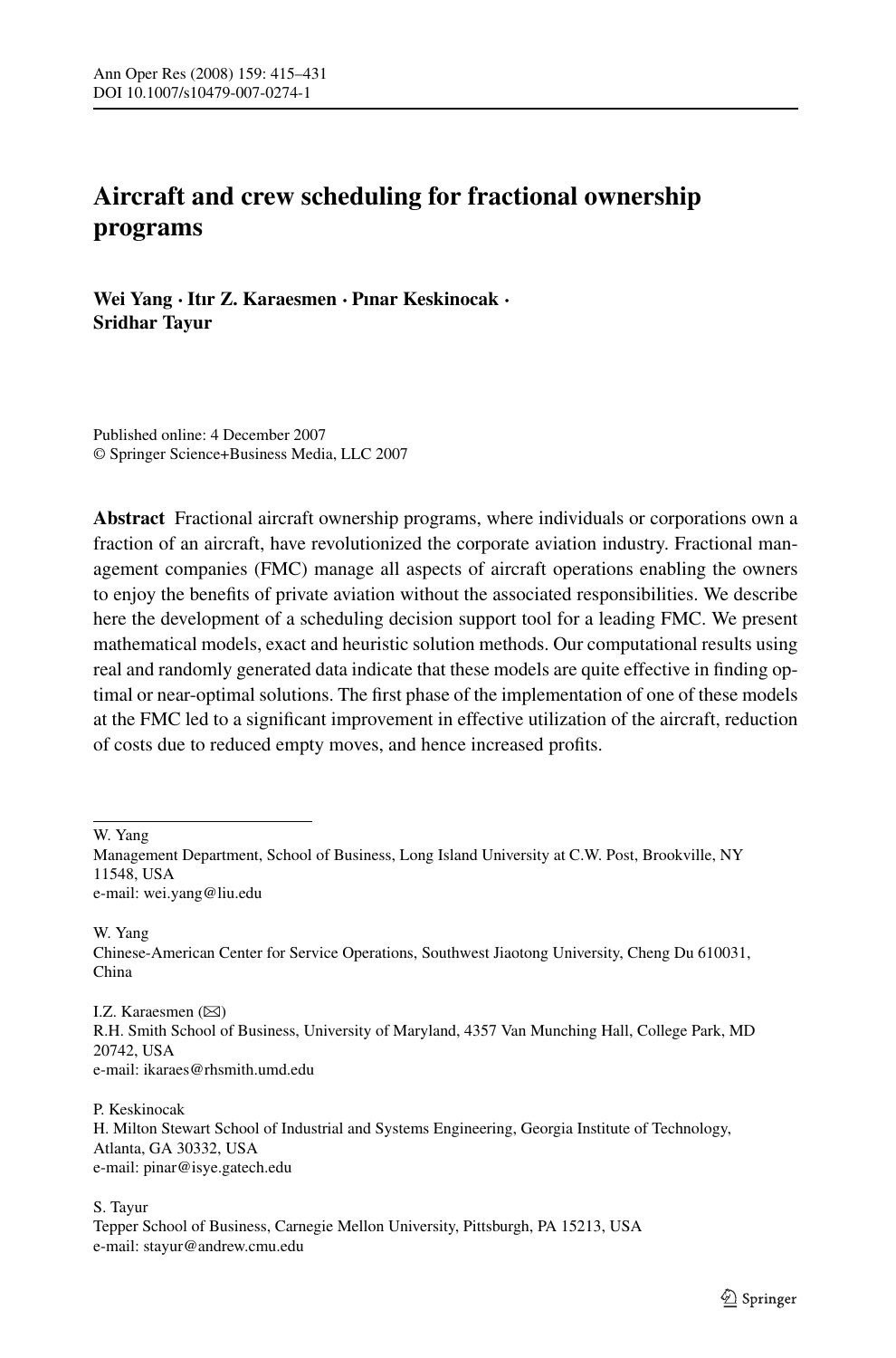**Keywords** Aircraft and crew scheduling · Time-sharing of corporate jets · Decision-support systems · Network flows · Column generation · Branch-and-price

# **1 Introduction**

The general downturn in the US economy and increasing fuel costs since 2001 have brought many passenger airlines to the brink of bankruptcy. Despite the troubled times for air travel, one particular segment of the aviation industry has been growing: the fractional ownership programs. These programs have revolutionized business aviation and created an exciting and rapidly growing market with a wide variety of customers, including celebrities, athletes, small and mid-sized companies who need business travels but cannot afford an entire aircraft. Some large corporations also supplement their own corporate jet fleets with additional flight hours from fractional management companies (FMCs). Since the inception of the time-sharing or fractional ownership business twenty years ago, the number of companies or individuals using these services has increased significantly, from only 3 owners in 1986 to 6217 in 2004 (NBAA [2004](#page-16-0)). By 2005, the combined fleet of the three major FMCs, NetJets, Flight Options, and Flexjet reached 1000 (Sweetman [2005](#page-16-0)). According to industry forecasts, the total number of share owners is expected to reach 7000 and the fleet size 1200 by the end of 2007 (NBAA [2004](#page-16-0)).

Travelers are often frustrated by commercial flights because of delays and inflexible schedules. For those looking for the convenience of a private jet without being responsible for the aircraft, the crew, or other aspects of aircraft operations, one option is to purchase a share of an aircraft from an FMC (Keskinocak [1999\)](#page-16-0). Under this concept, a 1*/*16 share entitles a customer to 50 hours of annual flight time and a 1*/*2 share licenses 400 hours (Sweetman [2005](#page-16-0)). Requested trips are guaranteed within as short as 4 hours of notice before the departure time with access to about 5300 airports in the U.S. as opposed to only 558 served by scheduled carriers (NBAA [2004\)](#page-16-0). This convenience and flexibility come at a price: In 2001 a 1*/*8 share of a Boeing Business Jet was sold for \$6 million one-time ownership fee, plus \$41,480 monthly management fee, and \$4,360 hourly occupancy fee (Sheridan [2002\)](#page-16-0).

Some regard FMCs as "unscheduled airlines" where the biggest challenge is orchestrating the operational requirements, including aircraft/crew and maintenance scheduling, for utmost customer satisfaction. Hence, for effectively and efficiently managing the operations of the rapidly growing fractional ownership programs, FMCs need to utilize computers and automated tools. In this paper, we describe the models and methods developed to support the daily scheduling decisions of a major FMC. The paper follows the time line of our implementation at one of the largest FMCs, which does not have an internal Operations Research (OR) group. Many of the practitioners at this FMC were initially skeptical of a decision support tool that relied on OR, largely due to their lack of experience with such tools. For this reason, we decided to break the project into two phases. In the first phase, a model and a solution technique was implemented rapidly at the production level leading to significant improvements. As the schedulers became familiar with the tool, and its value could be quantified, the skepticism was replaced with enthusiasm for more advanced features. At the same time, the FMC merged with another to double its size and the need for automated decisions surged. The success of phase 1 has led to phase 2 analysis.

The paper is organized as follows: Sect. [2](#page-2-0) describes the challenges in aircraft and crew management and provides a review of the literature. Section [3](#page-3-0) introduces the decision support tool. Section [4](#page-6-0) presents the mathematical model for solving the aircraft scheduling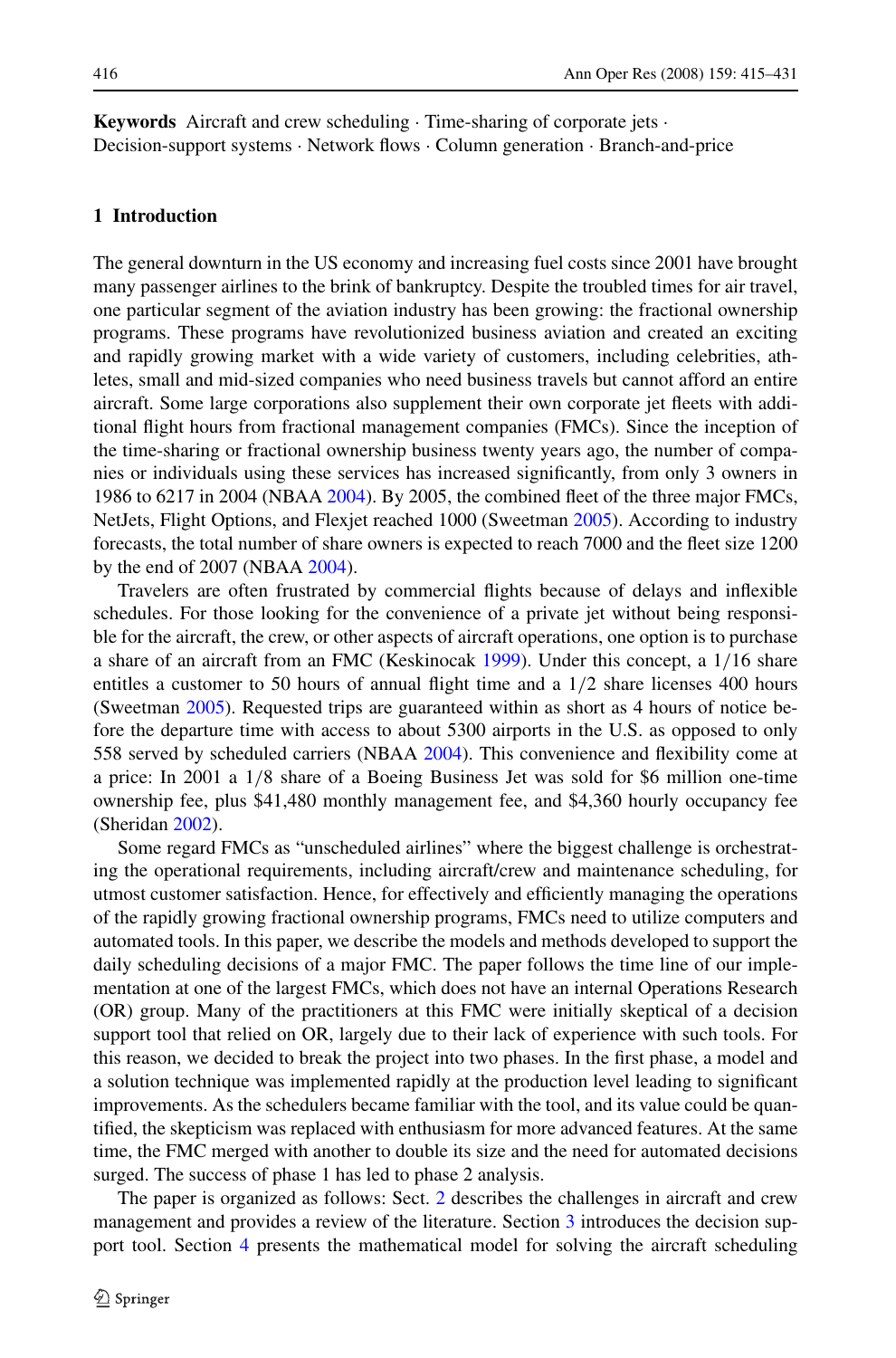<span id="page-2-0"></span>problem. Section [5](#page-9-0) introduces the combined aircraft and crew scheduling problem and describes a heuristic that was implemented. An effective and more flexible method that can potentially be used in the future is introduced in Sect. [6.](#page-10-0) Results of computational experiments on each approach are provided. Finally, we conclude in Sect. [7](#page-15-0) and propose directions for future work.

# **2 Aircraft and crew management**

The services provided by FMCs are similar to those of a limousine service, but with guaranteed availability: To request a flight, a fractional owner calls the FMC and specifies the departure time, departure location and destination. There are multiple types of aircraft in the fleet differing in speed, seating capacity and operational cost. In many FMCs, an owner typically has shares in only one or two types of aircraft but can request any type for his/her trip (subject to provisional adjustments, e.g., in occupancy fees). At any point in time, the aircraft in the fleet may be at several different locations or airborne, and the ones ready for service may have to be repositioned from their current locations to the trip departure locations to serve the customers. Although the customer pays for the actual travel time, the FMC bears the repositioning cost. Depending on aircraft availability, schedulers may have to "downgrade" or "upgrade" some customers to different types of aircraft. Downgrades undermine owners' goodwill while upgrades cost more for the FMC. Any trip request that cannot be met by company jets is satisfied by subcontracting to charter companies. Using a charter is significantly more expensive than using any of the company aircraft and the FMC bears the additional cost.

Each aircraft must go through maintenance at specified locations and time periods. In addition to maintenance, aircraft schedules must be coordinated with crew duty time constraints under the Federal Aviation Administration (FAA) regulations. Therefore managing the aircraft and crew is a multi-dimensional task for an FMC with the objectives of (i) minimizing empty aircraft moves and subcontracts, (ii) satisfying maintenance restrictions, (iii) meeting FAA regulations for the crew, and (iv) meeting customer requests on time. Note that the scheduling problem faced by the FMC is "hard". Even without any consideration of the crew, scheduling the aircraft with maintenance restrictions is NP-complete (Keskinocak and Tayur [1998](#page-16-0)). In many FMCs, due to flight safety concerns and the operational convenience of rotating the crew, each aircraft and its crew are coupled together and regarded as a single entity for scheduling purposes (Martin et al. [2003\)](#page-16-0). Hence, an aircraft is viewed as one operational unit which has to meet both maintenance restrictions and crew duty time limits. This approach is accepted by the FMC we worked with because of its consistency with the current practices in the industry and its simplicity in implementation.

Scheduling fractional ownership aircraft is first studied by Keskinocak and Tayur [\(1998](#page-16-0)) where a single type of aircraft is scheduled subject to maintenance and pre-scheduled trip restrictions. They report computational results for problems with up to 30 aircraft and 100 trips. Crew related issues are not considered. Ronen [\(2000\)](#page-16-0) describes a decision support tool for scheduling charter aircraft considering crew availability and multiple types of aircraft. He proposes a set partitioning model to obtain optimal schedules, which is tested on problems with 24-hour, 36-hour and 48-hour long planning horizons, where 24–36 hours prove most effective. Computation times for at most 48 aircraft and 98 trips are reported. Martin et al. ([2003](#page-16-0)) describe a decision support tool for fractional aircraft and crew scheduling where each aircraft and its crew are coupled. They model the problem as a 0-1 integer program (IP), which, incorporated into a decision support tool, provides exact solutions using ILOG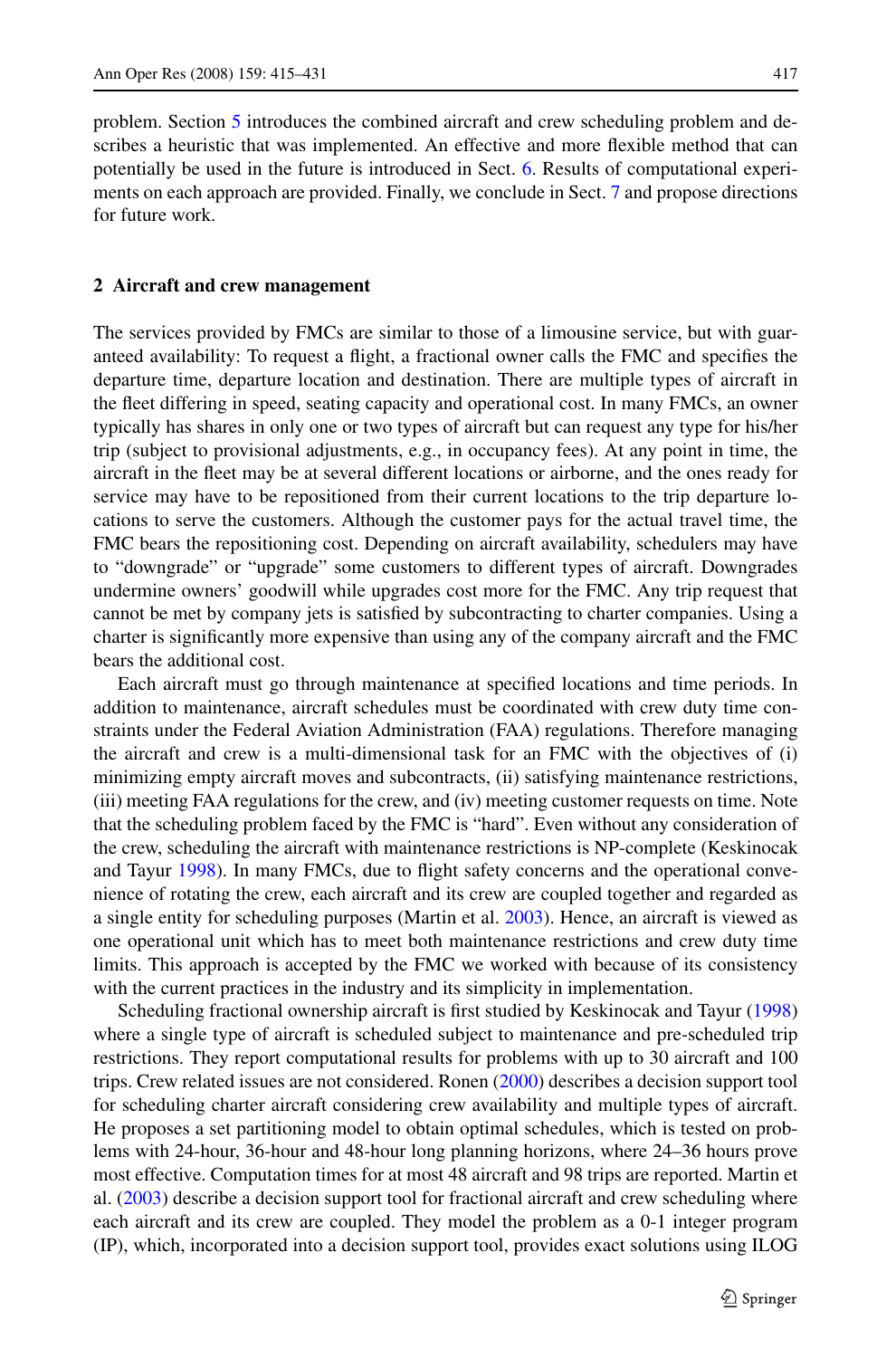<span id="page-3-0"></span>CPLEX. A recent paper by Hicks et al. [\(2005](#page-16-0)) discusses how Flexjet, a major FMC, improved its operations using a three module optimization system (with column generation) that simultaneously maximizes the use of aircraft, crew and facilities. No computation times are reported in the last two papers. Finally, Yao et al. ([2004](#page-16-0)) propose a set partitioning formulation and column generation method for aircraft and crew scheduling. Their approach considers separation of crew from aircraft and presence of non-crew-compatible fleets. The effect of scheduled and unscheduled maintenance as well as flexible departure times are quantified by numerical experiments. Computation times for up-to 100 aircraft and 200 trips are reported.

During the development and implementation of our methods, research and development of similar tools for FMCs have proliferated as seen above. In this paper, we describe one particular scheduling tool by considering multiple types of aircraft, scheduled maintenance, and crew duty time constraints. Our models are tested on real world and randomly generated problem instances. We solve problems of significantly larger sizes than previously reported, mainly to address the current and anticipated future needs of the industry. We reported our preliminary results in Karaesmen et al. ([2005\)](#page-16-0) along with two 0-1 IP formulations for the scheduling problem: MIPS is similar to the formulations in Keskinocak and Tayur [\(1998](#page-16-0)) and Martin et al. [\(2003](#page-16-0)) and solves the aircraft scheduling problem. MIPS-CREW is developed for the combined aircraft and crew scheduling problem with 24-hour operations. MIPS and MIPS-CREW remain benchmarks for the methods we introduce in this paper.

### **3 Scheduling decision support tool**

Traditionally, the daily schedules for the aircraft were manually prepared by experienced schedulers in the company. To meet the needs for future expansion and become more competitive in the industry, the FMC decided to automate scheduling decisions using an optimization based approach. Without an internal OR group, the company prefers a general purpose, commercial solver along with flexible, module based scheduling solutions that can be enhanced easily when appropriate. The FMC focuses on simplicity in development, implementation, and maintenance, and wants to stay away, to the extent possible, from customized heuristics.

FlightOptimizer, a decision support tool which is highly flexible for future enhancements, has been developed for managing aircraft scheduling, maintenance tracking, and flight release (Fig. [1](#page-4-0)). It can create a daily schedule from scratch, manually modify an existing schedule to incorporate new trips and flight changes, and evaluate the cost of a schedule and the utilization of the fleet. It consists of three modules: Optimizer Preparation Unit (OPU), Optimization Engine (OE) and Optimizer User Interface (OUI). Our team designed and developed OPU and OE. To create a feasible schedule, FlightOptimizer needs to check the feasibility of including a requested trip or a group of trips into a schedule. OPU serves this function (see Sect. [3.1\)](#page-4-0). It retrieves the trip information, aircraft status and other related information from the central database server. It then processes the data and creates all the feasible trip assignments for an aircraft considering the positioning legs and required maintenance. Within OE there are two separate units: Model Creator (MC) and ILOG CPLEX solver. MC retrieves the information on feasible assignments from OPU and sets up the mathematical model for CPLEX. After a model is created, MC calls the routines from CPLEX, retrieves the output from the solver and passes the generated schedule to OUI. OUI presents the schedule via a user-friendly interface which shows each aircraft in the fleet and its assigned trips during the scheduling horizon. Schedulers have the flexibility of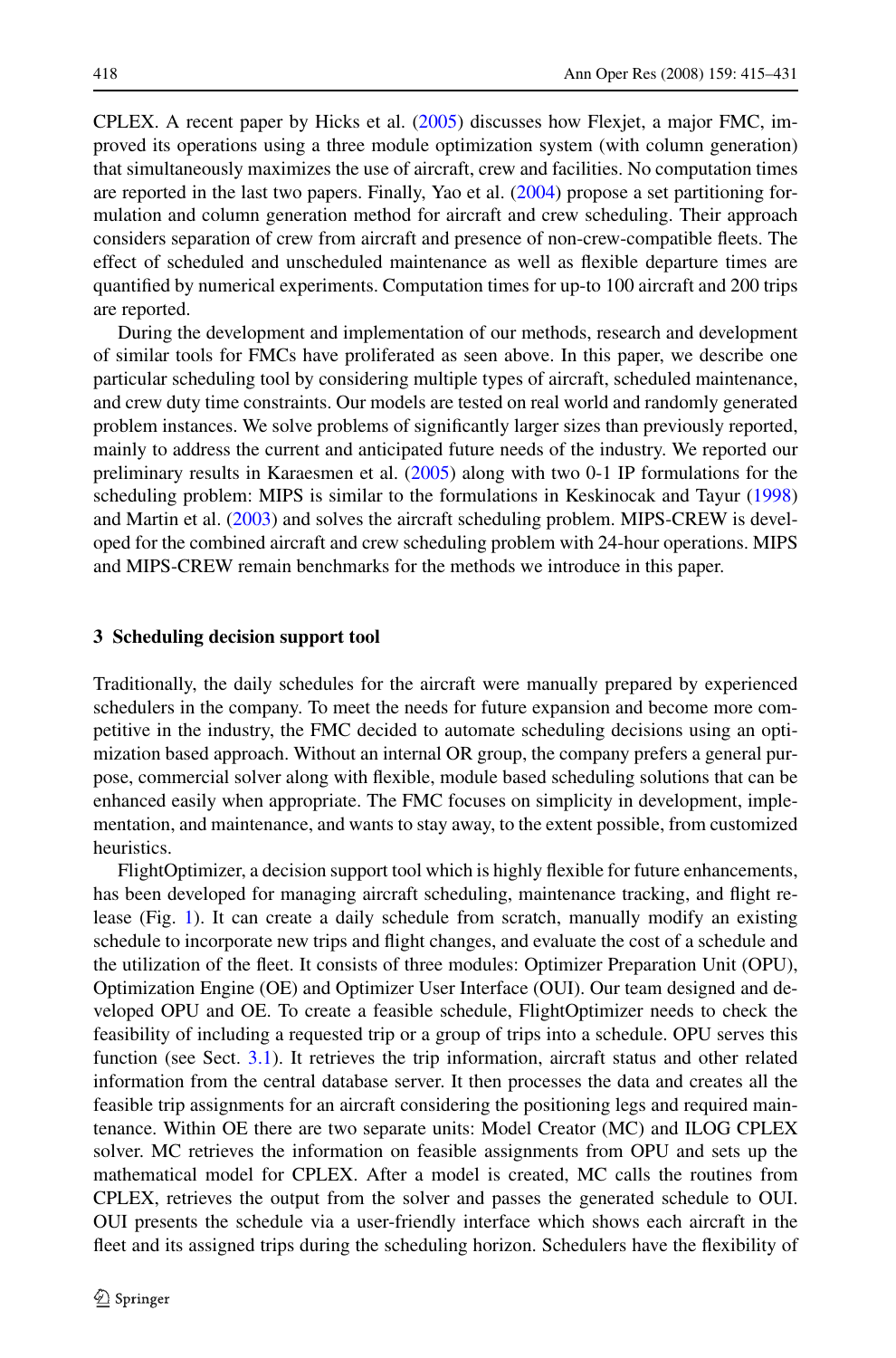<span id="page-4-0"></span>

**Fig. 1** Architecture of the scheduling decision support tool "FlightOptimizer"

trying different scenarios for what-if analysis or manually changing schedules in case of emergencies such as trip cancellation and aircraft breakdown.

A 24-hour planning horizon is adopted by the FMC due to the high uncertainty associated with flight requests outside this horizon. The practice is to create a *Master Schedule* (using OE) one day in advance since some airports need the flight and aircraft information at least 24 hours before the airport is used. The OUI, on the other hand, enables the schedulers to update the Master Schedule during the course of the horizon as new information becomes available.

# 3.1 Optimizer data preparation Unit (OPU)

The OPU is designed to preprocess the data to determine feasible aircraft-trip assignments. The earliest time an aircraft is ready for service, its initial location, and scheduled maintenance during the planning horizon are known a priori. For each trip we know (i) departure time, (ii) departure location, (iii) destination, (iv) type of aircraft requested by the customer, (v) aircraft that are incompatible with the trip, and (vi) whether or not the customer accepts chartered flights. Travel time between each pair of locations by each type of aircraft are also available.

We first preprocess the input data to identify the aircraft-trip compatibility and the availability of an aircraft to take a trip or a pair of trips back-to-back. Index *i* denotes aircraft and *j* represents trips. With a total of *n* aircraft of different types in the fleet and *m* requested trips, we store the preprocessed information in the matrices defined below.

|  | $AQ(i, j) = \begin{cases} 0, & \text{if aircraft } i \text{ is incompatible with trip } j \text{ given} \\ -1, & \text{if } i \text{ is compatible but is a downgrade for } j; \\ 1, & \text{if } i \text{ is compatible and equal in type or an upgrade for trip } j. \end{cases}$ |
|--|-------------------------------------------------------------------------------------------------------------------------------------------------------------------------------------------------------------------------------------------------------------------------------------|
|  | $CQ(j) = \begin{cases} 1, & \text{if the customer requesting trip } j \text{ accepts a charter;} \\ 0, & \text{otherwise.} \end{cases}$                                                                                                                                             |
|  | $AT(i, j) = \begin{cases} 1, & \text{if } AQ(i, j) \neq 0 \text{ and aircraft } i \text{ can serve the requested trip } j \text{ on time;} \\ 0, & \text{otherwise.} \end{cases}$                                                                                                   |
|  | $ATT(i, j_1, j_2) =\begin{cases} 1, & \text{if aircraft } i \text{ can take trips } j_1 \text{ and } j_2 \text{ back-to-back;} \\ 0, & \text{otherwise.} \end{cases}$                                                                                                               |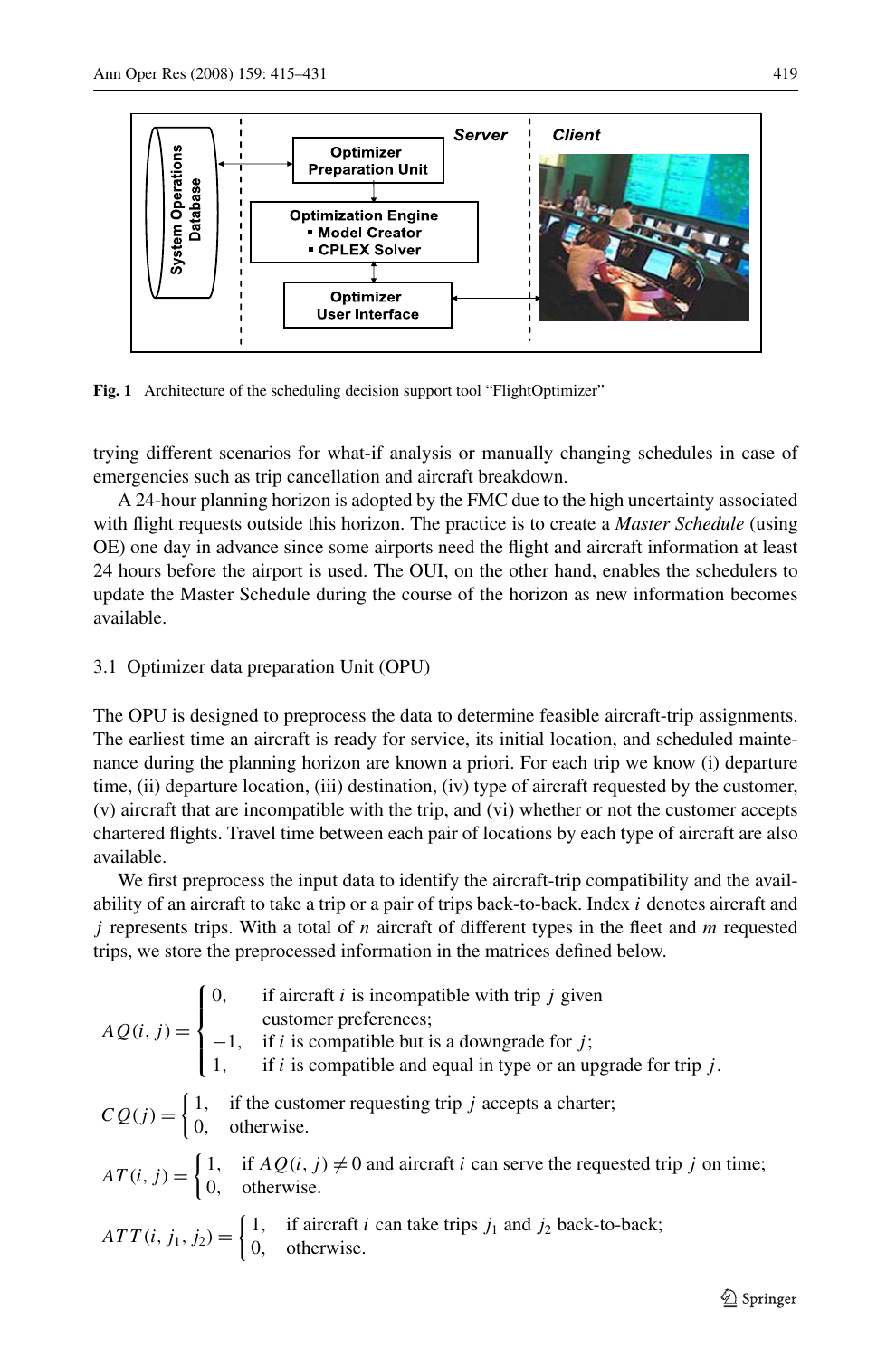As mentioned before, each aircraft has to undergo pre-scheduled maintenance. The matrices *AT* and *AT T* are computed accordingly to ensure that an aircraft-trip assignment is deemed feasible only if the aircraft can complete the trip in the desired time frame without violating its scheduled maintenance. These matrices are passed to the OE to set up the mathematical model. Preprocessing dramatically reduces the number of decision variables by eliminating unacceptable/infeasible assignments. The computation time of these matrices is polynomial in *n* and *m*.

We aim to minimize the total cost in a 24-hour period while ensuring that each trip is served by either an aircraft in the fleet or a charter. Total cost consists of (i) repositioning costs, (ii) subcontracting costs and (iii) "hidden costs" which represent the cost of flying the aircraft while serving a trip and the upgrade/downgrade costs associated with that aircrafttrip assignment. We let  $N = \{1, \ldots, n\}$  and  $M = \{1, \ldots, m\}$  denote the set of all aircraft and trips, respectively. We use the following notation.

 $c_{i0j}$  = the cost of repositioning aircraft *i* from its initial location to the

departure location of trip  $j, i \in N, j \in M$ .

 $c_{ij_1j_2}$  = the cost of repositioning aircraft *i* from the destination of trip

*j*<sub>1</sub> to the departure location of trip *j*<sub>2</sub>, *i*  $\in$  *N*, *j*<sub>1</sub>, *j*<sub>2</sub>  $\in$  *M*.

 $b_j$  = the cost of subcontracting trip *j*, *j*  $\in$  *M*.

 $a_{ij}$  = the "hidden" cost while the customer occupies the aircraft,  $i \in N$ ,  $j \in M$ .

For a trip (customer) that does not accept charters, i.e.,  $CQ(j) = 0$ , we set  $b_j = B_{\infty}$  where  $B_{\infty}$  denotes a high penalty cost. If  $AQ(i, j) = 1$ , then  $a_{ij}$  denotes the operational cost (of flying aircraft *i* while serving trip *j*). If  $AQ(i, j) = -1$ , then aircraft *i* is a downgrade for trip  $j$ . In this case,  $a_{ij}$  is higher than the operational cost since it includes a downgrade penalty, but it is not as high as  $b_j$ . There are no additional penalties for upgrades; FMC views them as complimentary. However, such upgrades are discouraged in this model by their hidden  $costs<sup>1</sup>$  whereas downgrades are penalized, but are preferred over charters.

# 3.2 Implementation and enhancements

We first developed a model, called NETIP, to solve the aircraft scheduling problem as requested by the FMC. NETIP is an integer program that is based on a minimum cost network flow formulation with side constraints. After NETIP was successfully tested within FlightOptimizer, the FMC showed an interest in extending the scope of the project to include crew related issues. Given the impending doubling of the fleet (due to a merger) and the urgency to automate scheduling decisions, NETIP was used in a heuristic—called RESTORE—to provide 24-hour schedules for combined aircraft and crew. It has been used by the company successfully since Spring 2002. A key performance indicator, measured carefully both by schedulers as well as senior management is *utilization*, defined as

Utilization =  $\frac{\text{Total flight time with passengers}}{\text{Total flight time with and without passengers}}$ .

<sup>&</sup>lt;sup>1</sup>An upgrade has a higher variable cost. Sheridan [\(2002](#page-16-0)) reports Citation V Ultra's operating cost to be \$1,318, whereas a Boeing Business Jet costs \$4,360 per hour every time it leaves the hangar.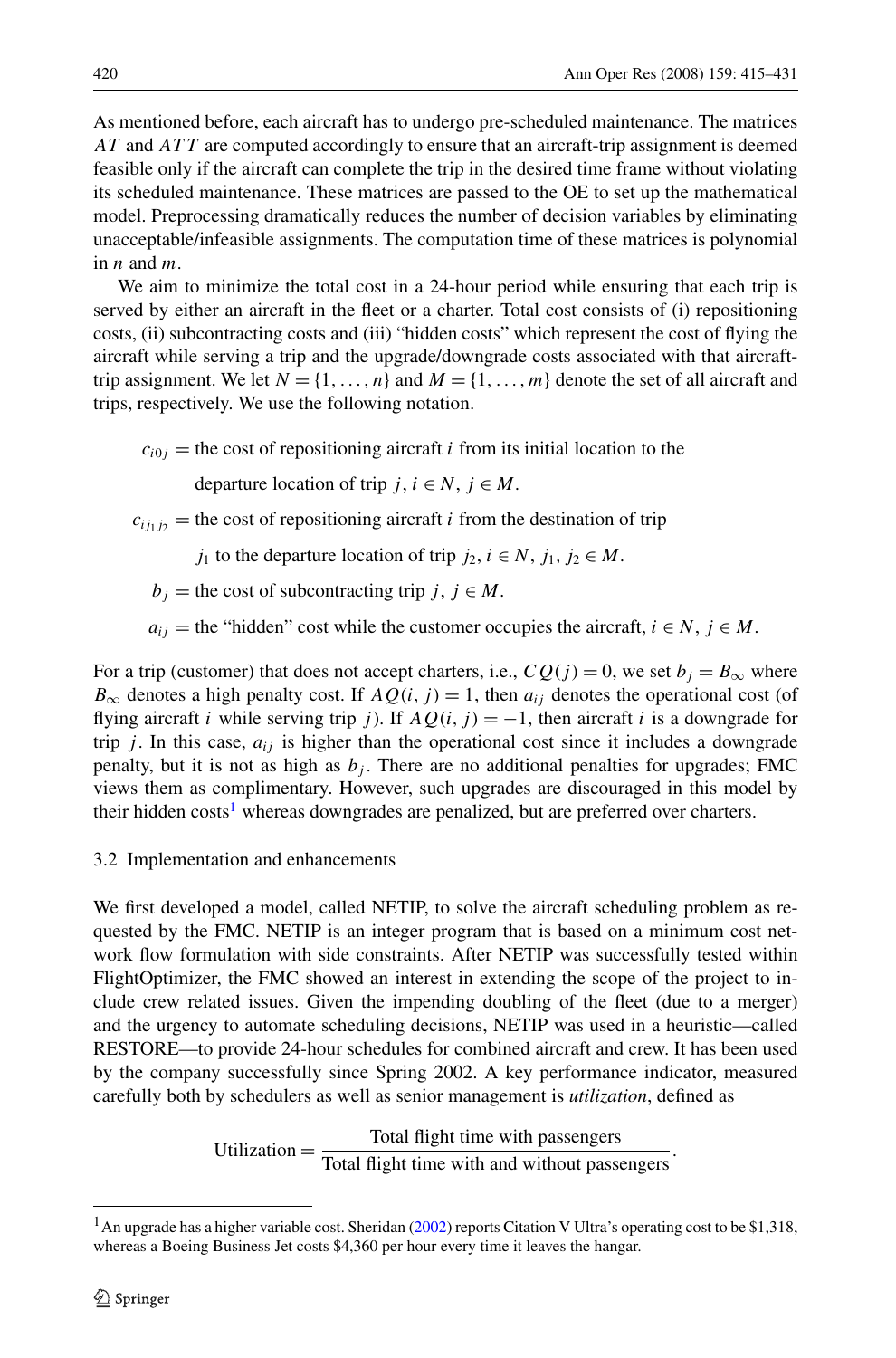<span id="page-6-0"></span>Since the implementation, the utilization has increased from 62% to over 70%.

In the remainder of the paper, we first introduce NETIP and compare it to a standard integer programming formulation—called MIPS—computationally. Although comparable to MIPS in terms of solution time, NETIP's special structure makes it easy to build and incorporate into ILOG CPLEX. This gives a superior total setup and solution time to NETIP. Next, we briefly describe RESTORE. Finally, we propose a set partitioning model called BP (solved using branch-and-price) for the combined aircraft and crew scheduling problem. BP is flexible to represent various constraints regarding the maintenance and the crew (similar approaches are discussed in Hicks et al. [2005](#page-16-0) and Yao et al. [2004](#page-16-0)). Since FlightOptimizer is designed to be a module-based decision support tool, alternative models such as BP can be easily incorporated into the OE to accommodate future operational requirements at the FMC. We present computational results on NETIP, MIPS, RESTORE, and BP based on both real-life and randomly generated data.

### **4 Aircraft scheduling**

To determine the best aircraft-trip assignments in a given planning horizon, we developed NETIP, a minimum cost network flow model with side constraints. The model calls for creating a directed acyclic graph  $G = (V, A)$  where V and A denote the set of nodes and arcs, respectively. The information from the OPU is used to construct *G* by defining the nodes and arcs (each with capacity 1) as follows:

**Nodes:** A source node *s* and a sink node *t*; a node  $p_i$  for aircraft *i*,  $i \in N$ ; auxiliary node *u*<sub>ij</sub> for *i* ∈ *N*, *j* ∈ *M*; auxiliary node  $v_{ij}$  for  $i \in N$ ,  $j \in M$ ; a node  $r_j$  for trip *j*,  $j \in M$ .

**Arcs:**  $(s, p_i)$  and  $(s, u_{ij})$  at cost 0,  $i \in N$ ,  $j \in M$ ;  $(r_j, t)$  at cost 0,  $j \in M$ ;  $(p_i, v_{ij})$  for  $AT(i, j) = 1$  at cost  $c_{i0j}$ ,  $i \in N$ ,  $j \in M$ ;  $(u_{ij_1}, v_{ij_2})$  for  $ATT(i, j_1, j_2) = 1$  at cost  $c_{ij_1j_2}$ ,  $i \in N$ ,  $j_1, j_2 \in M$ ;  $(s, r_i)$  for trips *j* at cost  $b_i, j \in M$ ;  $(v_{ij}, r_j)$  for  $AT(i, j) = 1$  at cost  $a_{ij}$ .

An integer flow from node *s* to node *t* on this graph has the following interpretation: A positive flow on arc  $(v_{ij}, r_j)$  indicates trip *j* is assigned to aircraft *i*. A positive flow on arc  $(s, r_i)$  indicates trip *j* is subcontracted. A positive flow on  $(p_i, v_{ij})$  indicates trip *j* is the first trip taken by aircraft *i*. A positive flow on arc  $(u_{ij}, v_{ij})$  means that aircraft *i* takes trips  $j_1$  and  $j_2$  back-to-back. Arcs to/from node  $r_j$  ensure that trip  $j$  is taken by an aircraft in the fleet or is subcontracted.

The solution to the minimum cost network flow problem provides an integer flow on the graph, hence a trip-to-aircraft assignment. However, this assignment may not be the optimal solution of the aircraft scheduling problem unless side constraints are added. Consider the example with  $n = 2$  and  $m = 3$  in Fig. [2.](#page-7-0) Arcs on the graph represent feasible assignments and arc costs are given in Fig.  $2(a)$  $2(a)$ . The optimal solution to the minimum cost network flow formulation assigns trips 1 and 2 to aircraft 1 and trip 3 to aircraft 1 (based on the flow on arcs  $(v_i, r_j)$ ). Note that this is not the optimal solution to the aircraft scheduling problem because the paths do not represent the correct sequence of trips for each aircraft and the cost of the network flow solution is not the actual cost of the schedule (see Fig.  $2(b)$  $2(b)$ ). The optimal network flow solution indicates a positive flow on  $(u_{22}, v_{23})$  with a repositioning cost for aircraft 2 from destination of trip 2 to departure location of trip 3. However, trip 2 is assigned to aircraft 1. This is contradictory. To eliminate such solutions from the network flow problem, we need to add side constraints: A trip *j* cannot precede another trip on aircraft *i* unless *j* is assigned to aircraft *i* (i.e., no flow allowed on arc  $(s, u_{ij})$  unless there is positive flow on arc  $(v_i, r_j)$ ). Unfortunately, these side constraints destroy the total unimodularity of the constraint matrix, i.e., the linear programming (LP) relaxation of the model is not guaranteed to have an integer solution.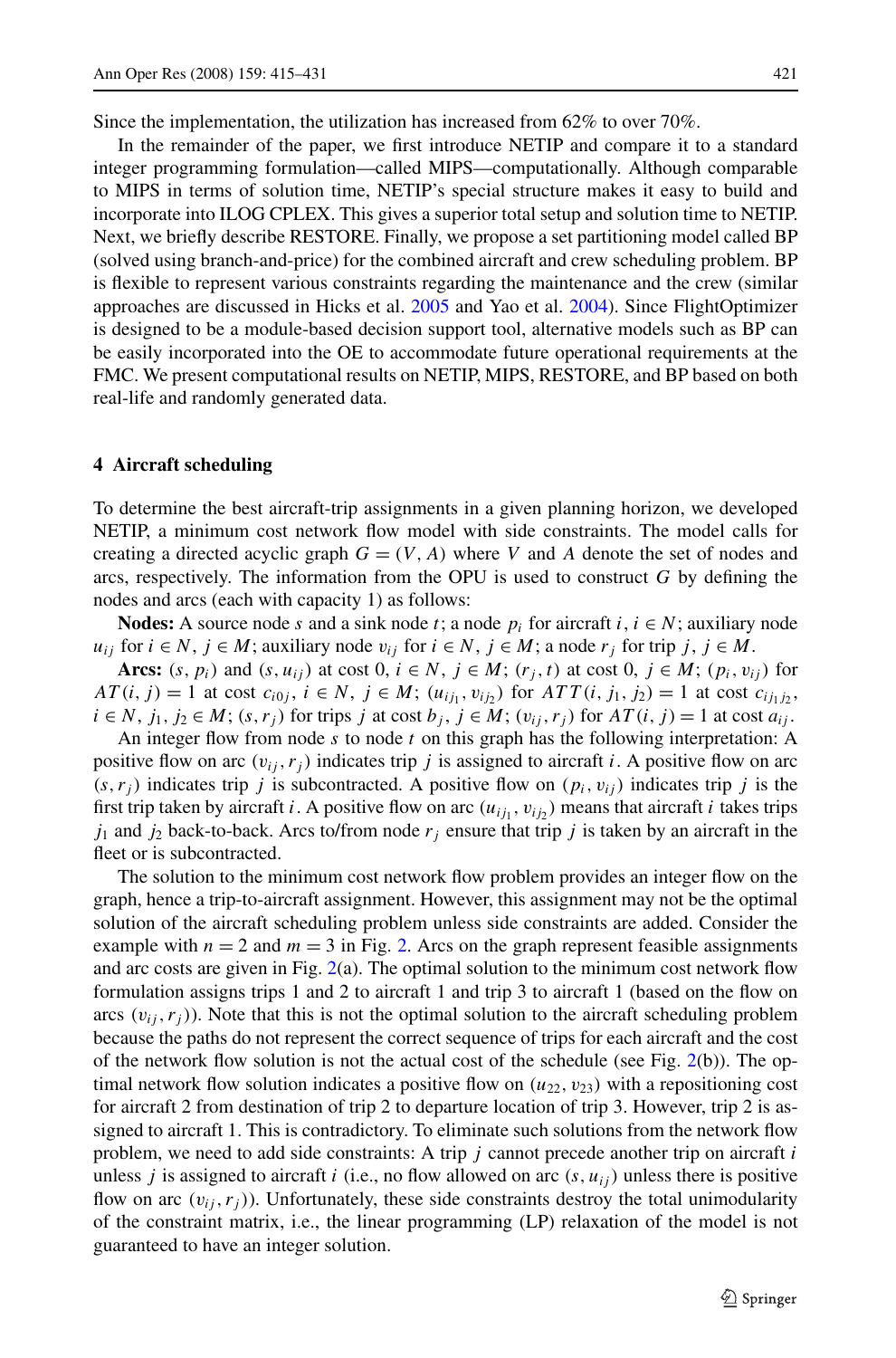<span id="page-7-0"></span>

**Fig. 2** An example of graph *G* and the minimum cost network flow based solutions

Let  $x(e, f)$  to be the flow from node *e* to node *f* on arc  $(e, f)$  of graph G. The NETIP formulation is as follows:

Min 
$$
\sum_{i \in N} \sum_{\{j: AT(i,j)=1\}} c_{i0j} \cdot x(p_i, v_{ij})
$$
  
+  $\sum_{i \in N} \sum_{\{j_1: AT(i,j_1)=1\}} \sum_{\{j_2:ATT(i,j_1,j_2)=1\}} c_{i j_1 j_2} \cdot x(u_{i j_1}, v_{i j_2})$   
+  $\sum_{i \in N} \sum_{j \in M} a_{ij} \cdot x(v_{ij}, r_j) + \sum_{j \in M} b_j \cdot x(s, r_j)$  (1)

s.t. 
$$
\sum_{i \in N} x(s, p_i) + \sum_{j \in M} x(s, r_j) + \sum_{i \in N} \sum_{j \in M} x(s, u_{ij}) = m,
$$
 (2)

$$
\sum_{j \in M} x(r_j, t) = m,\tag{3}
$$

$$
x(s, p_i) - \sum_{\{j: AT(i,j)=1\}} x(p_i, v_{ij}) = 0, \quad i \in N,
$$
\n(4)

$$
x(s, u_{ij_1}) - \sum_{\{j_2:ATT(i, j_1, j_2)=1\}} x(u_{ij_1}, v_{ij_2}) = 0, \quad i \in N, \ \forall j_1: AT(i, j_1) = 1, \tag{5}
$$

$$
x(s, r_j) + \sum_{i \in N} x(v_{ij}, r_j) - x(r_j, t) = 0, \quad j \in M,
$$
\n(6)

2 Springer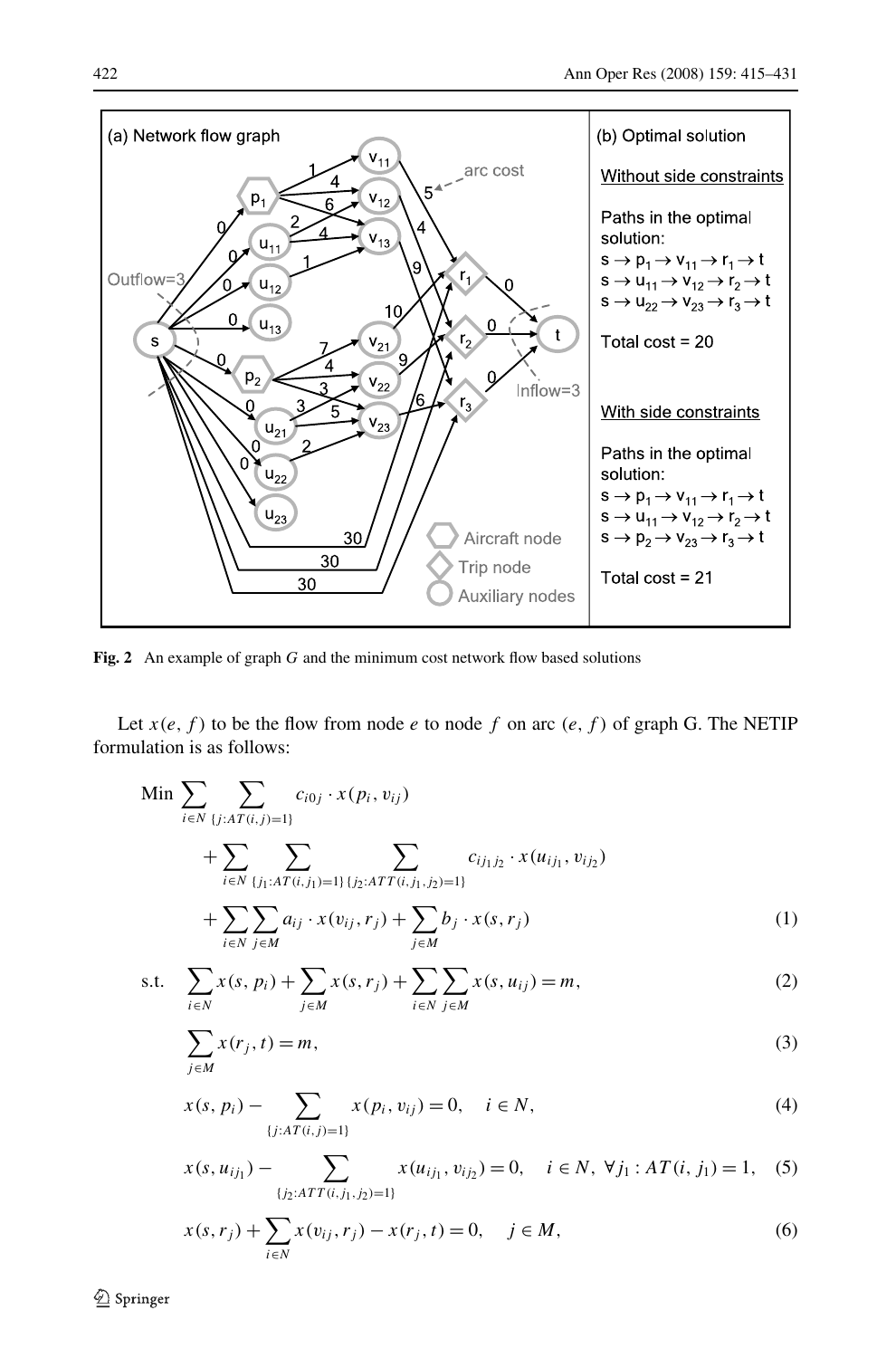| Instance  | Load factor | Setup time   |             | Solution time |             | Total time   |             |
|-----------|-------------|--------------|-------------|---------------|-------------|--------------|-------------|
| (n, m)    | (m/n)       | <b>NETIP</b> | <b>MIPS</b> | <b>NETIP</b>  | <b>MIPS</b> | <b>NETIP</b> | <b>MIPS</b> |
| (40, 41)  | 1.02        | 0.02         | 0.03        | 0.05          | 0.02        | 0.07         | 0.05        |
| (44, 70)  | 1.59        | 0.19         | 0.58        | 1.16          | 0.42        | 1.35         | 1.00        |
| (51, 35)  | 0.69        | 0.06         | 0.15        | 0.14          | 0.09        | 0.20         | 0.24        |
| (55, 71)  | 1.29        | 0.09         | 0.19        | 0.27          | 0.12        | 0.36         | 0.31        |
| (68, 135) | 2.08        | 1.45         | 6.44        | 9.50          | 3.25        | 10.95        | 9.69        |
| (72, 62)  | 0.86        | 0.15         | 0.41        | 0.41          | 0.24        | 0.56         | 0.65        |
| (73, 90)  | 1.23        | 0.45         | 1.72        | 1.34          | 0.74        | 1.79         | 2.46        |
| (74, 49)  | 0.66        | 0.10         | 0.24        | 0.31          | 0.15        | 0.41         | 0.39        |
| (75, 105) | 1.40        | 0.97         | 4.33        | 5.17          | 3.66        | 6.14         | 8.00        |
| (76, 100) | 1.32        | 0.46         | 1.44        | 2.24          | 0.71        | 2.70         | 2.15        |

**Table 1** Performance comparison of NETIP and MIPS on real data

$$
x(p_i, v_{ij_2}) + \sum_{\{j_1:ATT(i,j_1,j_2)=1\}} x(u_{ij_1}, v_{ij_2}) - x(v_{ij_2}, r_{j_2}) = 0,
$$

$$
j_2 \in M, \forall i : AT(i, j_2) = 1,
$$
 (7)

$$
x(s, u_{ij}) - x(v_{ij}, r_j) \le 0, \quad i \in N, \ \forall j : AT(i, j) = 1,
$$
\n(8)

$$
x(e, f) \in \{0, 1\}, \quad \forall (e, f) \in A. \tag{9}
$$

The objective is to minimize the total cost. The first two terms in  $(1)$  $(1)$  are the repositioning costs whereas the last two terms represent the hidden costs of operation and the subcontracting cost, respectively. Constraints  $(2-7)$  $(2-7)$  ensure the flow balance of each node. (8) are the side constraints that prevent trip  $j$  to precede another trip on aircraft  $i$  unless  $j$  is assigned to aircraft *i*.

Let  $||AT||$  and  $||ATT||$  denote the number of non-zero coefficients in the AT and ATT matrices, respectively. NETIP has  $(n + 2m + 3||AT|| + ||ATT||)$  variables and  $(2 + n +$  $m + 2||AT||$  constraints. As an alternative to NETIP, we consider the IP formulation called MIPS of Karaesmen et al. [\(2005](#page-16-0)). MIPS has  $(n + m + 2||AT|| + ||ATT||)$  variables and  $(n + m + ||AT||)$  constraints, significantly lower than NETIP.

We have tested NETIP and MIPS using both real world and randomly generated data sets. The results in Table 1 are based on real data from the winter season of 2001. The "Load Factor" is defined as *m/n*. "Setup Time" denotes the time spent to retrieve the preprocessed information and to prepare the formulations for CPLEX. "Solution Time" denotes the time for CPLEX to find an optimal integer solution. "Total Time" is the setup plus solution time. The problems are solved using ILOG CPLEX 7.5 on a PC with 1.13 GHz CPU and 512 MB memory, and all computation times are reported in CPU seconds. The setup time of NETIP is shorter than MIPS but its solution time is longer. The total computation time of NETIP (the sum of setup time and solution time) during this trial period was no more than 12 seconds, and in most cases less than 2 seconds, which is comparable to MIPS. These results show that the run time of OE is satisfactory when either NETIP or MIPS is used; however, this is not necessarily representative of the performance for future use. With the expected growth of the fleet, the daily scheduling problems at the FMC will be of significantly larger size. In addition, load factors can be as high as 2 to 3 during high seasons.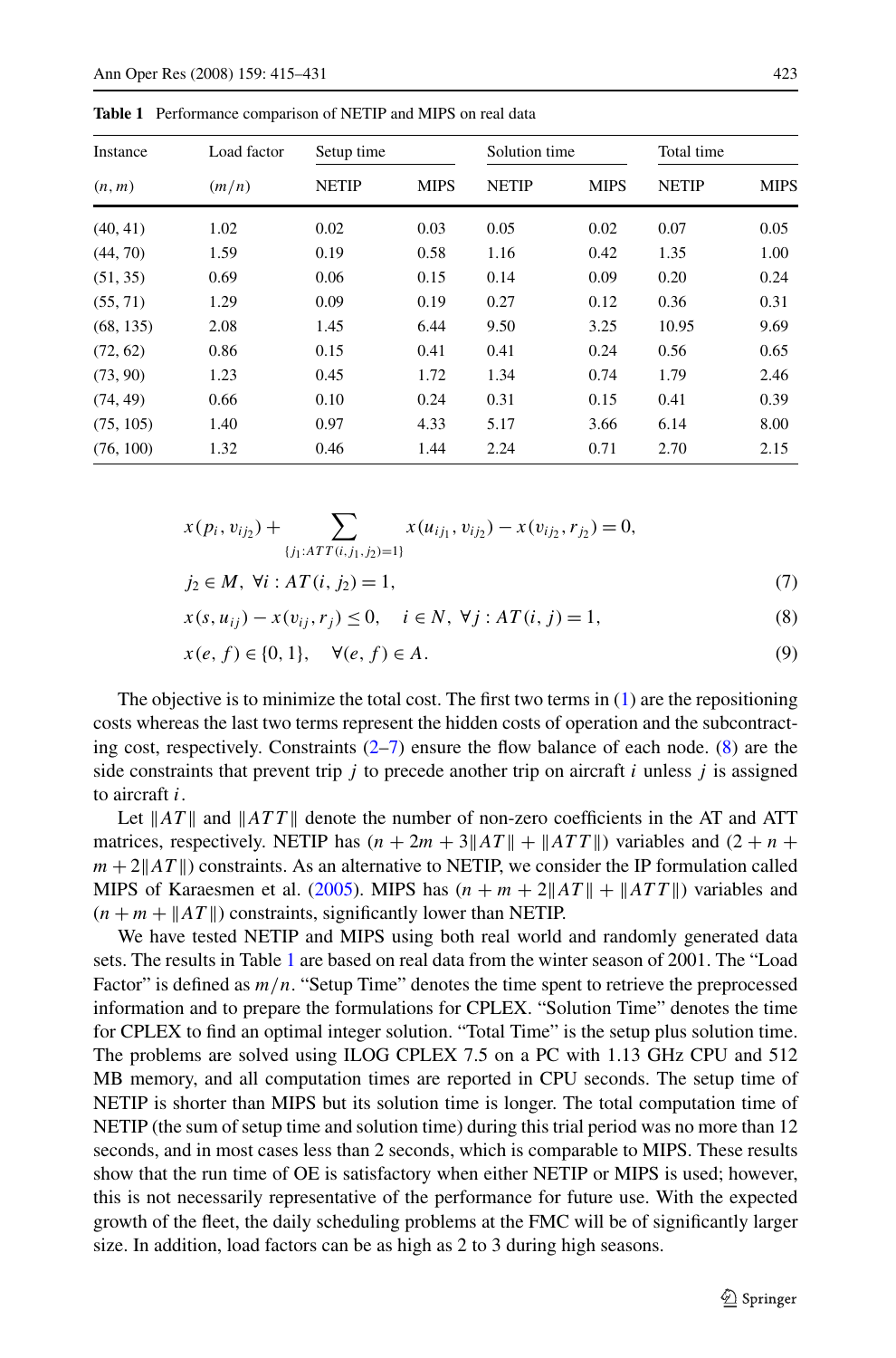| Experiment | Load           | Setup time   |             | Solution time |             | Total time   |             | B&B nodes      |                |
|------------|----------------|--------------|-------------|---------------|-------------|--------------|-------------|----------------|----------------|
| (n, m)     | factor         | <b>NETIP</b> | <b>MIPS</b> | <b>NETIP</b>  | <b>MIPS</b> | <b>NETIP</b> | <b>MIPS</b> | <b>NETIP</b>   | <b>MIPS</b>    |
| (50, 100)  | 2              | 0.05         | 0.32        | 0.53          | 0.64        | 0.58         | 0.96        | $\Omega$       | $\Omega$       |
| (50, 150)  | 3              | 0.1          | 1.36        | 1.65          | 2.02        | 1.75         | 3.38        | $\Omega$       | $\mathbf{0}$   |
| (75, 150)  | $\overline{c}$ | 0.16         | 3.41        | 3.89          | 4.53        | 4.05         | 7.94        | $\theta$       | $\mathbf{0}$   |
| (75, 225)  | 3              | 0.35         | 11.97       | 12.63         | 14.87       | 12.98        | 26.84       | $\Omega$       | $\Omega$       |
| (100, 200) | 2              | 0.39         | 14.16       | 13.7          | 14.98       | 14.09        | 29.14       | $\Omega$       | $\Omega$       |
| (100, 300) | 3              | 0.94         | 53.21       | 78.18         | 82.51       | 79.12        | 135.72      | - 1            |                |
| (125, 250) | $\overline{2}$ | 0.87         | 49.05       | 54.18         | 60.68       | 55.05        | 109.73      | $\overline{1}$ |                |
| (125, 375) | 3              | 1.96         | 159.76      | 220.63        | 272.57      | 222.59       | 432.33      | $\overline{2}$ | $\overline{c}$ |
| (150, 300) | 2              | 1.48         | 109.43      | 133.44        | 122.56      | 134.92       | 231.99      | $\Omega$       |                |
| (200, 400) | 2              | 3.77         | 456.63      | 423.06        | 513.2       | 426.83       | 969.83      | 2              |                |

<span id="page-9-0"></span>**Table 2** Performance of NETIP and MIPS on randomly generated data over a 24-hour horizon

To examine the effect of fleet size and load factors on the computation time, we tested NETIP and MIPS using randomly generated data sets. The data is generated as follows: We first chose 100 cities that are uniformly distributed on a 100 by 100 grid. The flight time between two adjacent points on the grid is assumed to be 3 minutes, therefore the longest flight is about 7 hours. We randomly select (i) the initial location of the aircraft and (ii) a departure location and destination location for each trip with flight time greater than 30 minutes. The departure time for a trip is uniformly distributed between 0 and 900 minutes. The earliest available time of each aircraft is uniformly selected between 0 and 600 minutes. There are 8 types of aircraft in the fleet and the type of each aircraft is randomly assigned. Each trip requests a randomly chosen type of aircraft. All aircraft are assumed to be compatible with customer requests  $(AQ(i, j) \neq 0$  for all *i*, *j*). During the planning horizon a randomly selected 20% of the fleet must go through a 150 minute-long maintenance. These data sets mimic the FMC's operations in a 24-hour period.

We use fleet sizes of 50–200 and load factors of 2–3 (yielding a total of 100–400 trips). We generate 10 independent, random data sets for each experiment. We report the average performance with respect to each experiment in Table 2. The solution time varies dramatically with fleet size and load factor. In majority of the experiments, NETIP's solution time is comparable to MIPS, and the LP relaxation of at least one of the formulations solves the problem optimally, i.e., zero branch-and-bound (B&B) nodes. However, overall NETIP has an advantage because of its lower total time. In summary, the computation times of NETIP and MIPS are comparable and negligible (no more than 2 CPU seconds) with smaller fleets and load factors. NETIP's total computation time is lower on average for moderate to high fleet sizes and load factors. However, there exist instances where MIPS is more efficient (this is also evident in our results reported in Karaesmen et al. [2005](#page-16-0)).

## **5 Combined aircraft and crew scheduling**

We discussed earlier that FMCs prefer to couple aircraft and crew together, i.e., treat an aircraft and its assigned crew as a single resource. Under FAA regulations the duty period of a crew cannot exceed 14 hours (we call it *DUTY*) in a 24-hour period. Each duty period must be followed by a rest period of at least 10 consecutive hours (14–10 rule). When a crew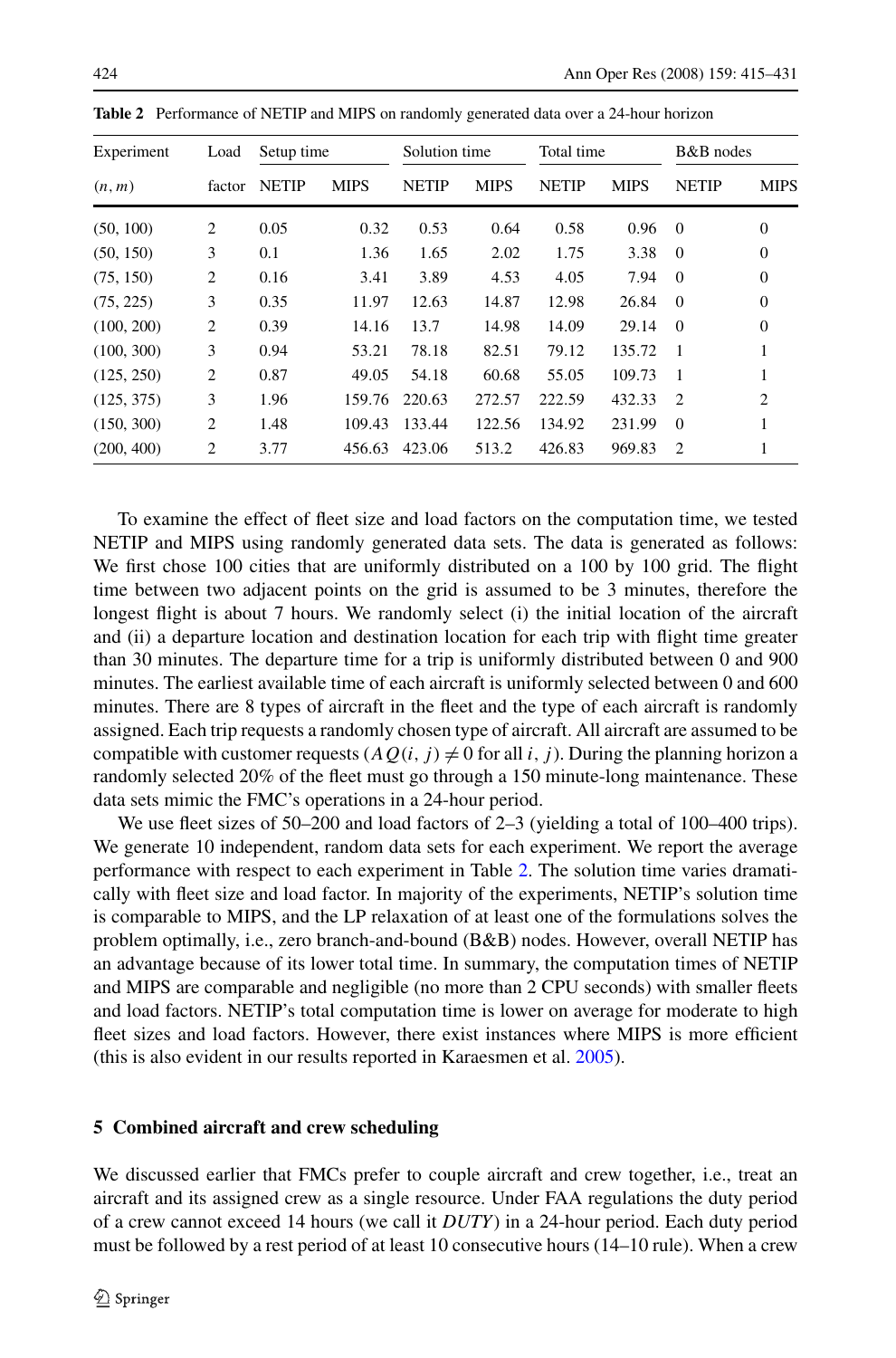<span id="page-10-0"></span>serves its first flight of the day (which can be a customer trip, or a repositioning flight), the duty period starts. Therefore, while creating a schedule, only those trips that can be served within *DUTY* hours after the duty period starts are eligible to be assigned to that aircraft. This restriction can be easily handled at the preprocessing stage if the duty start time of each crew is known. For instance, if an aircraft starts its duty at 9 a.m. and  $DUTY = 14$  hours, the information in matrix *AT* can be updated easily to make sure that the aircraft does not take any trips that require flying past 11 p.m. Unfortunately, the only information that is available prior to creating a schedule is when the crew first becomes available for service. The actual

The crew-duty restriction can easily be incorporated into NETIP (or MIPS) by adding a constraint for each aircraft such that the time between the first take-off and the last landing of the aircraft is no more than DUTY (see the MIPS-CREW formulation in Karaesmen et al. [2005](#page-16-0)). However, once that constraint is added, the solution time of NETIP and MIPS increases significantly and obtaining an exact solution using a general purpose solver becomes impractical.

duty start time of a crew-aircraft pair depends on the first trip assigned to that aircraft.

Due to the urgency in fully-automating and coordinating crew and aircraft decisions right after NETIP was developed, a heuristic called RESTORE was implemented at the FMC. The heuristic first modifies the AT and ATT matrices in the OPU to increase the likelihood of obtaining a crew-feasible solution, and then modifies this solution (if necessary) to ensure crew-feasibility. The heuristic assumes that there is a service period of *DUTY* hours for each aircraft, which spans the period when the crew is "available", i.e., it includes the duty time as well as the idle time before duty, when the crew is available but not used for service. Matrix AT is updated assuming that an aircraft will remain in service for the next *DUTY* hours after it becomes available, and cannot take any trips that require flying beyond this duty period. Once an initial schedule is created based on preprocessing with a *DUTY* value, RESTORE then modifies this schedule for feasibility as follows. First, it undoes all the aircraft-trip assignments that violate *DUTY* constraints. Next, it tries to assign each of these trips to the aircraft which can take the trip without exceeding *DUTY* at the lowest cost, while retaining its existing assignments. If no such aircraft exists, it subcontracts the trip. Choosing a conservative value for  $\overline{DUTY}$ , say  $\overline{DUTY} = 14$  hours, will ensure feasibility of the initial schedule, but possibly lead to lower aircraft utilization and higher cost. On the other hand, longer *DUTY* results in a more cost-efficient, but possibly infeasible initial schedule. We tested different *DUTY* from 14 to 16 hours with increments of half an hour and found that  $\overline{DUTY}$  = 14.5 hours achieves the best tradeoff between schedule feasibility and efficiency in terms of total operational cost.

The computation time of RESTORE is determined by NETIP or MIPS because a crewfeasible schedule is obtained in polynomial time once the solution to the (adjusted) aircraft scheduling problem is given (see Karaesmen et al. [2005](#page-16-0)). The heuristic is not only useful for creating an aircraft and crew-feasible Master Schedule, but also practical for schedulers, who can update the Master Schedule throughout of the day manually. The OUI of FlightOptimizer enables schedulers to make necessary adjustments effectively.

#### **6 Enhancements based on a set partitioning formulation**

An alternative approach for solving the aircraft scheduling problem with crew duty time restrictions is to use a set partitioning formulation. The idea is to assign aircraft to feasible routes to ensure that each aircraft is assigned to at most one route and each trip is assigned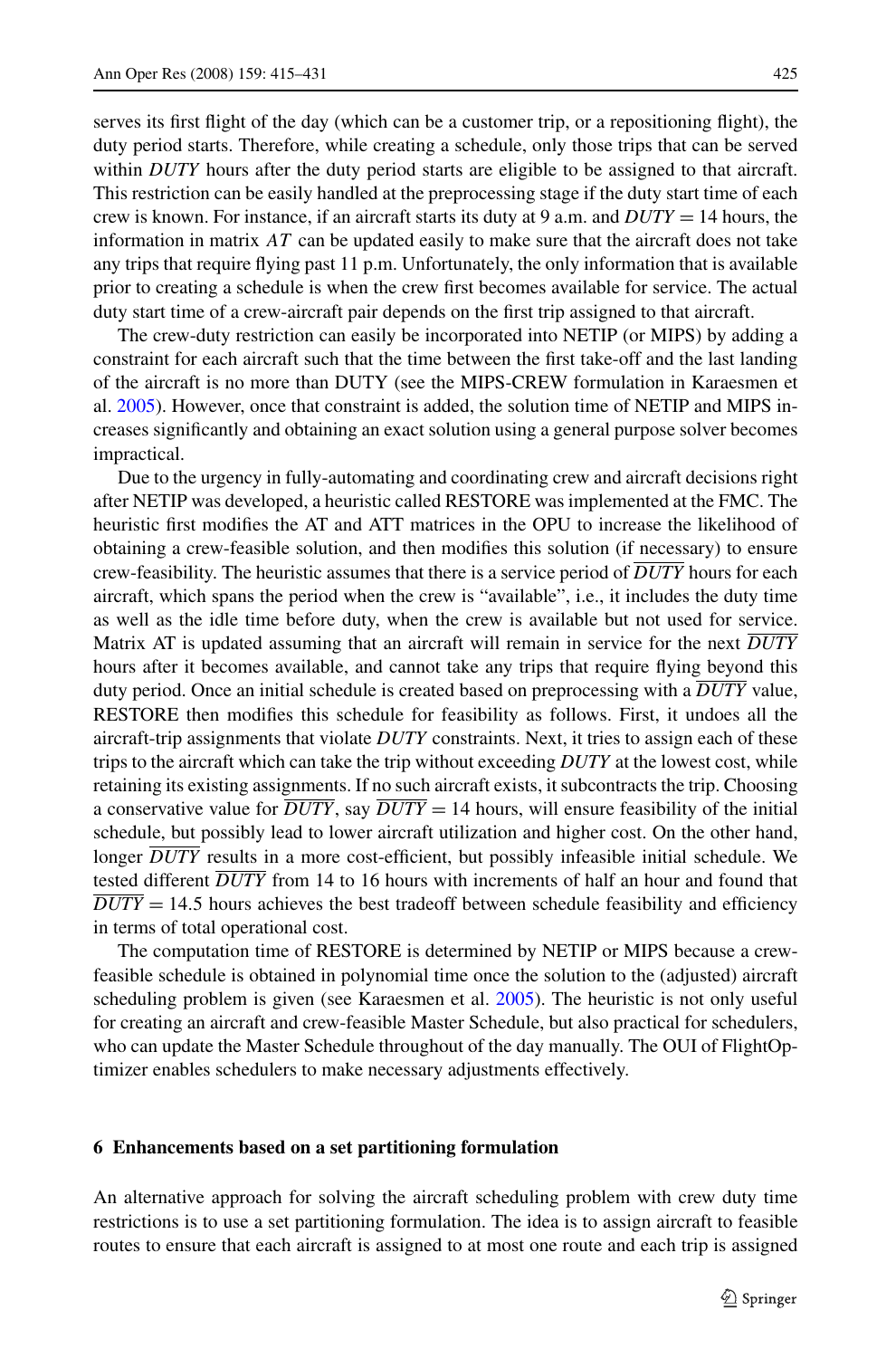to an aircraft or is subcontracted. We use the following notation:

$$
\Omega_i = \text{the set of feasible routes for aircraft } i, \quad i \in \overline{N},
$$
\n
$$
\overline{p} = \text{a feasible route}, \quad \overline{p} \in \Omega_i,
$$
\n
$$
\overline{c}_{i\overline{p}} = \text{the total cost of taking route } \overline{p} \text{ by aircraft } i, \quad i \in \overline{N} \text{ and } \overline{p} \in \Omega_i,
$$
\n
$$
\overline{a}_{j\overline{p}}^i = 1, \text{ if trip } j \text{ is on route } \overline{p}; \ 0, \text{ otherwise}, \quad \overline{p} \in \Omega_i, \ i \in \overline{N} \text{ and } j \in M,
$$
\n
$$
\theta_{i\overline{p}} = 1, \text{ if aircraft } i \text{ takes route } \overline{p}; 0, \text{ otherwise}, \quad \overline{p} \in \Omega_i \text{ and } i \in \overline{N}
$$

where  $\overline{N} = \{1, 2, ..., n + m\}$  is the set of all aircraft such that  $\{1, ..., n\}$  represents the fleet and  $\{n+1,\ldots,n+m\}$  represents charter aircraft for subcontracting the trips. For each  $i \in \{n+1,\ldots,n+m\}, \Omega_i$  consists of a single route that takes only trip *j* with a cost of  $b_i$ .

The joint aircraft/crew scheduling problem is formulated as a set partitioning problem (SP):

$$
(SP) \quad \min \quad \sum_{i \in \tilde{N}} \sum_{\tilde{p} \in \Omega_i} \bar{c}_{i\tilde{p}} \theta_{i\tilde{p}} \tag{10}
$$

s.t. 
$$
\sum_{i \in \tilde{N}} \sum_{\tilde{p} \in \Omega_i} \tilde{a}_{j\tilde{p}}^i \theta_{i\tilde{p}} = 1, \quad j \in M,
$$
 (11)

$$
\sum_{\bar{p}\in\Omega_i}\theta_{i\bar{p}}\leq 1,\quad i\in\bar{N},\tag{12}
$$

$$
\theta_{i\bar{p}} \in \{0, 1\}, \quad i \in \bar{N}, \text{ and } \bar{p} \in \Omega_i. \tag{13}
$$

Constraints (11) ensure that each trip is covered and constraints (12) ensure that an aircraft is assigned to at most one route. To obtain an optimal integral solution, we use the branch and price method (BP) which combines column generation with branch-and-bound (see Lubbecke and Desrosiers [2005](#page-16-0); Savelsbergh [1997](#page-16-0); Barnhart et al. [1998\)](#page-16-0).

### 6.1 Column generation

We call the linear relaxation of SP the master problem (MP). In column generation we first solve a restricted master problem (RMP), which has the same objective function and constraints (11) and (12) as MP except that a subset of columns  $\Omega' \subseteq \Omega$  is used, where  $\Omega'_i \subseteq \Omega_i$ ,  $\Omega' = \Omega'_1 \cup \Omega'_2 \cup \cdots \cup \Omega'_{n+m}$ , and  $\Omega = \Omega_1 \cup \Omega_2 \cup \cdots \cup \Omega_{n+m}$ . Constraints (13) are replaced by non-negativity constraints in RMP.

In RMP, dual variables  $\alpha_j$  and  $\gamma_i$  associated with constraints (11) and (12), respectively, are then created and passed to the following pricing subproblem (PP) to price out favorable columns, i.e., to generate new columns which are added to the RMP.

$$
(PP) \quad \arg\min \left\{ \tilde{c}_{i\bar{p}} = \bar{c}_{i\bar{p}} - \sum_{j} \alpha_{j} \bar{a}_{j\bar{p}}^{i} - \gamma_{i} \middle| i \in \bar{N}, \ \bar{p} \in \Omega_{i} \right\}
$$
 (14)

In our application, the initial basis for solving RMP can be chosen such that each trip is subcontracted. This choice is trivial and an alternative (better) initial basis may be created, e.g., using a heuristic. We have experimented with several different alternatives and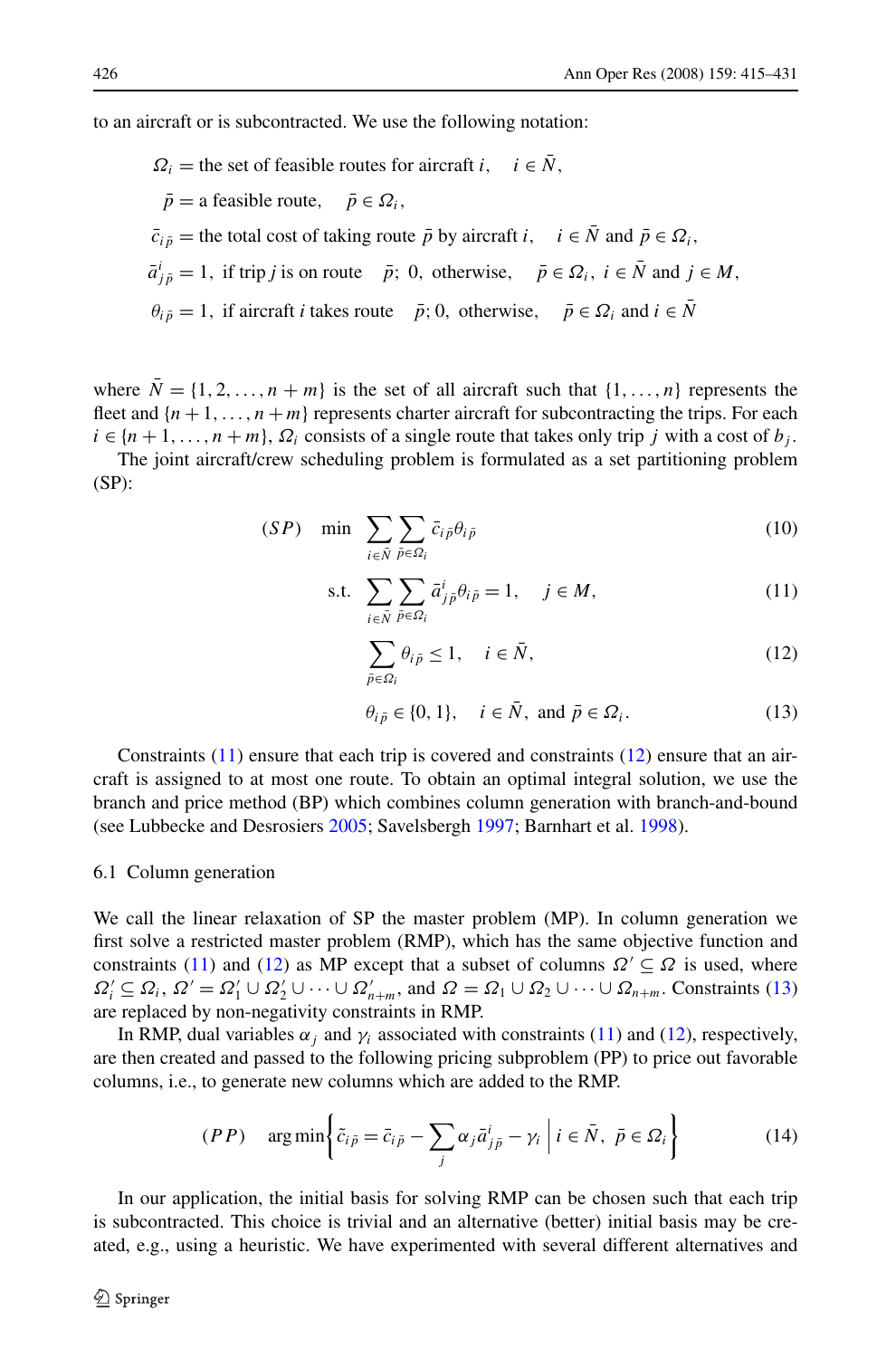| Given $i \in N$ : | Initialize $d(j) = \infty$ for $j \in M$ .                                                          |
|-------------------|-----------------------------------------------------------------------------------------------------|
|                   | Step 1: Set $T^i = \{j \mid j \in M, AT(i, j) = 1, j \text{ crew-feasible for } i\}.$               |
| Step 2:           | For $j \in T^i$ , let j be first trip on any path, i.e.                                             |
|                   | $d(j) = c_{i0j} + a_{ij} - \alpha_j - \gamma_i$ and $pred(j) = 0$ .                                 |
| Step 3:           | Set $T = Ti$ . Create multi-trip paths:                                                             |
|                   | <i>Step 3.1</i> : (Node selection)                                                                  |
|                   | If $T = \emptyset$ , goto Step 4. Otherwise,                                                        |
|                   | let $j_1 = \arg \min_j \{d(j)   j \in T\}$ ; set $T = T - \{j_1\}$ .                                |
|                   | <i>Step 3.2</i> : (Distance update)                                                                 |
|                   | For each $j_2 \in T^i$ where $ATT(i, j_1, j_2) = 1$                                                 |
|                   | and crew duty constraint satisfied, do                                                              |
|                   | If $d(j_2) > d(j_1) + c_{i j_1 j_2} + a_{i j_2} - \alpha_{j_2}$                                     |
|                   | then $d(j_2) = d(j_1) + c_{i j_1 j_2} + a_{i j_2} - \alpha_{j_2}$ and $pred(j_2) = j_1$ .           |
|                   | Goto Step 3.1.                                                                                      |
|                   | Step 4: If $\min\{d(j)   j \in T^i\} < 0$ , then determine $j^* = \arg \min_j \{d(j)   j \in T^i\}$ |
|                   | (i.e. the path to trip $j^*$ has the most-negative reduced cost).                                   |

**Fig. 3** Algorithm to find most-negative reduced cost route for aircraft *i*

observed that starting with the trivial solution is a fairly good choice for our application. If it does not conform to the structure of the optimal solution, even a good initial solution is detrimental to the pricing step. The above finding is also consistent with the experience shared in Vanderbeck ([1994\)](#page-16-0).

Once the RMP is solved with the current set of columns, we then look for a new column (route) that can be added to the RMP, with the most negative reduced cost. Computing the reduced cost of subcontracting the trips is trivial. For the aircraft in the fleet, we solve a constrained shortest path problem for each  $i \in N$  to determine a candidate route to be added to RMP. We utilize the pre-processed matrices such as AT and ATT to ensure the feasibility of a route for both the aircraft and the crew rather than imposing explicit constraints in the pricing problem. For longer than 24 hours, where a crew may have multiple duty and rest periods, a new set of matrices similar to AT and ATT can be created (see Martin et al. [2003](#page-16-0)) to identify feasible routes. The algorithm provided in Fig. 3 guarantees a feasible (if not optimal) solution to the pricing problem and is very efficient. It is a modified version of Dijkstra's shortest path algorithm where we seek shortest paths from the source node (each aircraft *i*) to the trip nodes  $j \in M$ ;  $d(j)$  denotes the shortest distance from the source node to trip node  $j$ , and  $pred(j)$  denotes the predecessor of  $j$ .

## 6.2 Branch and price

When the solution of the RMP is not integral, we choose a column with a fractional solution to branch. Our proposed branching rule uses similar ideas as in Ryan and Foster [\(1981](#page-16-0)), adapted for multiple types of aircraft.

**Branching rule**: Consider two trips *j, j'*  $\in$  *M* and a basic route  $\bar{p}$  of the Master Problem where  $\theta_{i\bar{p}}$  is fractional. Let trip *j* be any trip with  $\bar{a}^i_{j\bar{p}} = 1$ . Since  $\theta_{i\bar{p}}$  is fractional and  $\sum_{i \in \bar{N}} \sum_{\bar{p} \in \Omega_i} \bar{a}_{j\bar{p}}^i \theta_{i\bar{p}} = 1$ , there must exist some other basic route  $\bar{p}'$  with  $0 < \theta_{i'\bar{p}'} < 1$ and  $\bar{a}^{i'}_{j\bar{p}'} = 1$ , where  $i' \in \bar{N}$ . Because there are no duplicate columns in the basis, there are two cases to consider: First, if  $i' = i$ , then there must exist another trip  $j'$  such that either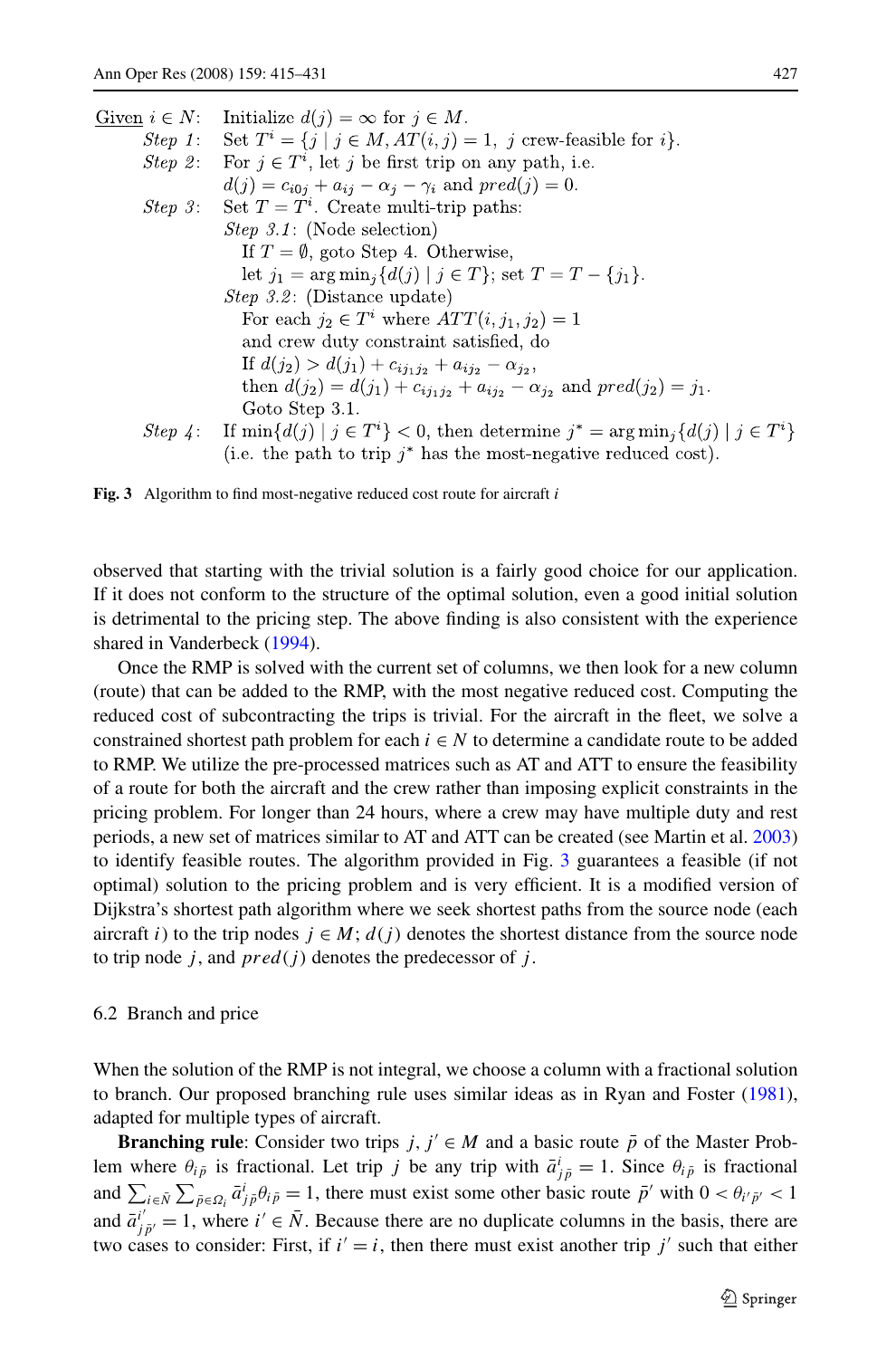$\bar{a}^i_{j'p'} = 1$  or  $\bar{a}^i_{j'p} = 1$  but not both, which leads to

$$
1 = \sum_{i \in \bar{N}} \sum_{\bar{p} \in \Omega_i} \bar{a}_{j\bar{p}}^i \theta_{i\bar{p}} = \sum_{\{\bar{p} \in \Omega_i : \bar{a}_{j\bar{p}}^i = 1\}} \theta_{i\bar{p}} > \sum_{\{\bar{p} \in \Omega_i : \bar{a}_{j\bar{p}}^i = \bar{a}_{j'\bar{p}}^i = 1\}} \theta_{i\bar{p}} > 0.
$$
 (15)

Therefore, we have

$$
0 < \sum_{\{\bar{p} \in \Omega_i : \bar{a}_{j\bar{p}}^i = \bar{a}_{j'\bar{p}}^i = 1\}} \theta_{i\bar{p}} < 1 \quad \text{for } i \in \bar{N}.\tag{16}
$$

Second, if  $i' \neq i$ , then trip *j* cannot be the only trip on both  $\bar{p}$  and  $\bar{p}'$ ; otherwise integral solutions must be obtained for  $\theta_{i\bar{p}}$  and  $\theta_{i'\bar{p}'}$ . Therefore, there must exist another trip *j'* such that either  $\bar{a}^i_{j'p} = 1$  or  $\bar{a}^{i'}_{j'p'} = 1$  or both. Such two trips *j* and *j'* give a pair of branching constraints

$$
\sum_{\{\bar{p}\in\Omega_i:\bar{a}^i_{j\bar{p}}=\bar{a}^i_{j'\bar{p}}=1\}}\theta_{i\bar{p}}=1,\qquad\sum_{\{\bar{p}\in\Omega_i:\bar{a}^i_{j\bar{p}}=\bar{a}^i_{j'\bar{p}}=1\}}\theta_{i\bar{p}}=0\quad\text{for }i\in\bar{N}.\tag{17}
$$

Constraints in  $(17)$  are analogous to requiring trips *j*, *j'* and aircraft *i* be bundled together and covered by the same column on the first (left) branch, and be disjoint and covered by different columns on the second (right) branch. Columns in the RMP violating the branching constraints are removed and only the ones satisfying the branching constraints are included in the pricing problem. Since for each  $i \in N$  the number of branching pairs is finite, the algorithm terminates after a finite number of branches, with an integral solution.

A common approach for selecting a node for branching is to use depth first search. Using (16) and (17), we first explore the left branch of a node since the subproblem on the left branch is easier to solve in our application than the one on the right branch. We can identify a subset of trips  $M' \subseteq M$  with  $|M'| \ge 2$  such that

$$
0 < \sum_{\{\bar{p}\in\Omega_i:\bar{a}^i_{j\bar{p}}=1,\forall j\in M'\}} \theta_{i\bar{p}} < 1, \quad \text{for } i \in \bar{N}.\tag{18}
$$

The presence of multiple-types of aircraft increases the number of feasible columns dramatically. Rather than selecting a pair of trips, we can bundle all trips in  $M'$  with aircraft *i* together on the left branch and disjoin them on the right. Since this imposes tighter constraints on the left branch, this branching rule is especially helpful in reaching a feasible solution quickly.

## 6.3 Computational performance of BP

We test BP and RESTORE on the same random data sets used in Sect. [4](#page-6-0) with 24-hour scheduling horizons. Figure [4](#page-14-0) reports the average and maximum percentage optimality gaps of RESTORE and BP. In these experiments, the optimal solution is obtained by MIPS-CREW introduced in Karaesmen et al. ([2005\)](#page-16-0). The computation times of BP and MIPS-CREW are presented in Table [3.](#page-14-0) Note MIPS-CREW is too slow for large problems; we do not report the results of experiments for which MIPS-CREW took more than 5 hours for at least one instance. Computation time of RESTORE is similar to that of NETIP and is not reported here. In Table [3,](#page-14-0) we also report the computation time of BP for 48-hour horizon problems for which the random data is created in a similar way to the experiments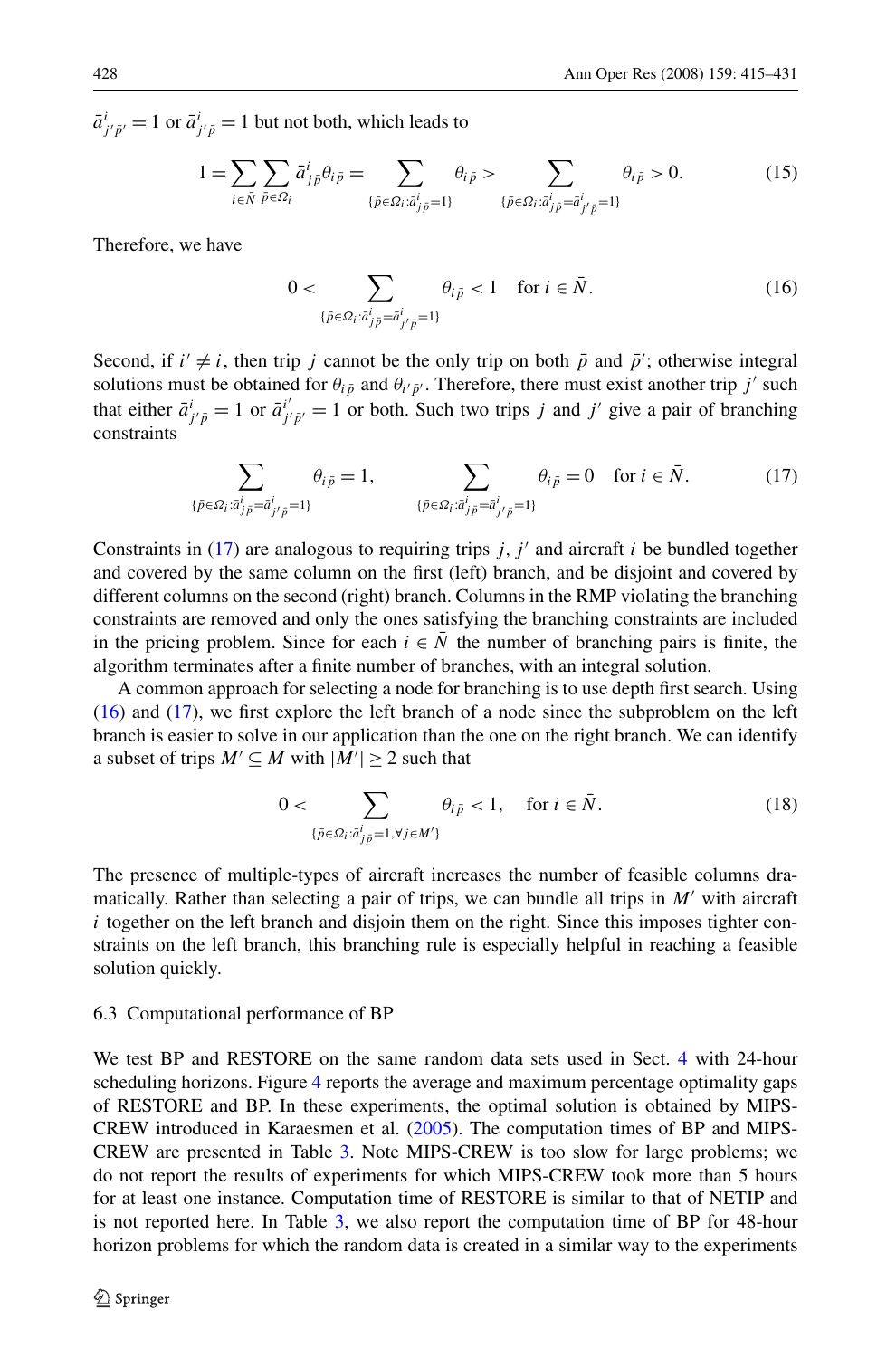<span id="page-14-0"></span>

**Fig. 4** Optimality gap of BP and RESTORE in various experiments

| Experiment<br>(n, m) | Load           | 24-hour horizon  |             | 48-hour horizon  |             |                  |             |
|----------------------|----------------|------------------|-------------|------------------|-------------|------------------|-------------|
|                      | factor         | BP               |             | <b>MIPS-CREW</b> |             | BP               |             |
|                      |                | Solution<br>time | Utilization | Solution<br>time | Utilization | Solution<br>time | Utilization |
| (50, 100)            | 2              | 0.49             | 0.771       | 25.63            | 0.768       | 1.3              | 0.77        |
| (50, 150)            | 3              | 0.80             | 0.791       | 367.8            | 0.782       | 4.34             | 0.762       |
| (75, 150)            | 2              | 1.45             | 0.79        | 142.16           | 0.785       | 6.74             | 0.787       |
| (75, 225)            | 3              | 2.67             | 0.808       | 3862.22          | 0.799       | 45.96            | 0.788       |
| (100, 200)           | $\overline{2}$ | 3.83             | 0.807       | 498.47           | 0.807       | 18.38            | 0.803       |
| (100, 300)           | 3              | 7.69             | 0.82        | 23857.63         | 0.82        | 165.52           | 0.804       |
| (125, 250)           | $\overline{2}$ | 9.53             | 0.821       | 1780.33          | 0.818       | 60.95            | 0.818       |
| (125, 375)           | 3              | 18.37            | 0.829       | $>$ 5 hours      |             | 310.31           | 0.818       |
| (150, 300)           | $\overline{2}$ | 17.66            | 0.829       | $>$ 5 hours      |             | 164.33           | 0.825       |
| (200, 400)           | $\overline{2}$ | 54.72            | 0.844       | $>$ 5 hours      |             | 606.46           | 0.823       |

**Table 3** Performance of BP and MIPS-CREW on randomly generated data

in Section [4](#page-6-0) except that the departure time of a trip is uniformly distributed between 0 and 1800 minutes and the earliest available time of each aircraft is uniformly selected between 0 and 1200 minutes. BP solves the 48-hour problem in around 10 minutes on average even for large size problems; this is within the acceptable limit of 15 minutes set by the FMC.

In general, RESTORE is a promising alternative for practical purposes in terms of simplicity, solution quality and computation time for small size problems in a 24-hour scheduling horizon. However, for large size problems BP is more robust and efficient. The real benefit of BP is its ability to solve scheduling problems with added features such as longer horizons.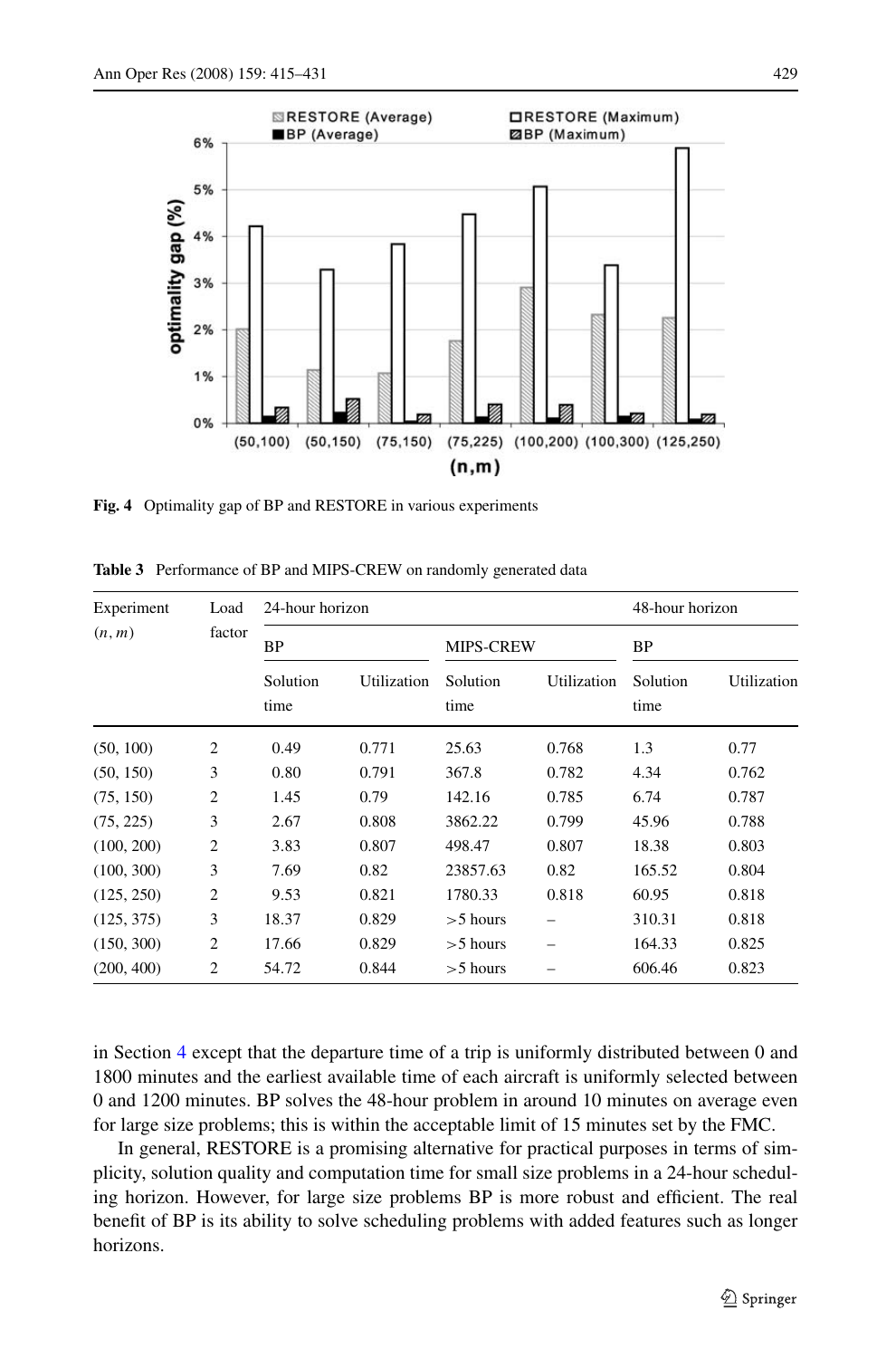| Experiment<br>(n, m) | Scheduling<br>horizon (days) | Solution time | Subcontracted<br><b>Trips</b> | Utilization |
|----------------------|------------------------------|---------------|-------------------------------|-------------|
| (37, 53)             | 2                            | 2.93          | 0                             | 0.84        |
| (37, 81)             | 3                            | 9.22          |                               | 0.83        |
| (37, 113)            | $\overline{4}$               | 40.71         |                               | 0.85        |
| (37, 177)            | 5                            | 3932.05       | 6                             | 0.81        |
| (37, 207)            | 7                            | 6575.31       | 12                            | 0.80        |
| (211, 312)           | C                            | 257.27        | 7                             | 0.91        |

<span id="page-15-0"></span>**Table 4** Performance of BP on real data from two different FMCs

To show the strength of BP, we also use a set of real data provided by two different FMCs. The first five instances in Table 4 are from one FMC with scheduling horizons of 2–7 days. The last instance is from a second FMC in October 2004. Notice that the solution time increases significantly beyond 4 days even for small fleet sizes. Despite the high uncertainty associated with trip requests and aircraft availability, 2- or 3-day rolling horizon schedules will give the FMC an advantage by potentially decreasing repositioning times at the beginning of each day. Our implementation of BP provides a satisfactory run-time for such problems.

## **7 Conclusions and future research**

We described a scheduling decision support tool, FlightOptimizer, for a major fractional management company (FMC) that operates fractional ownership aircraft. We first implemented a network flow model, called NETIP, for the aircraft scheduling problem. Because of its simplicity in implementation, NETIP has been used in conjunction with RESTORE, which creates crew-feasible schedules, since Spring 2002. The average utilization of created schedules—a performance indicator used by senior executives—has increased to over 70%, compared to 62% before the implementation. In addition to RESTORE, we present an alternative method, BP, for solving the combined aircraft and crew scheduling problem of FMCs.

Our computational results indicate that NETIP is a good choice for small to medium fleet sizes and load factors. RESTORE can generate crew-feasible schedules quickly with an average optimality gap of 3% for a 24-hour planning horizon. However, to solve large size problems covering longer planning horizons and to incorporate complicated operational rules, BP is a better alternative, resulting in near-optimal solutions with less than 0.5% optimality gap on average. With our flexible, module-based decision support tool, alternative optimization models such as BP can be easily incorporated into FlightOptimizer to accommodate different operational requirements.

Two extensions to our models deserve investigation: First, in fractional ownership programs both demand and aircraft supply change dynamically over time. For instance, for the FMC we worked with, around 25% of the requested trips arrive after the original schedule is created, and each day 10–12 aircraft require unplanned maintenance. Current schedule optimization is done by assuming that the demand and supply information is deterministic over the planning horizon. When there is a change on either side, the schedule has to be modified, but has to remain close to the original one because of several practical factors. A common complaint from managers when using optimization-based decision support